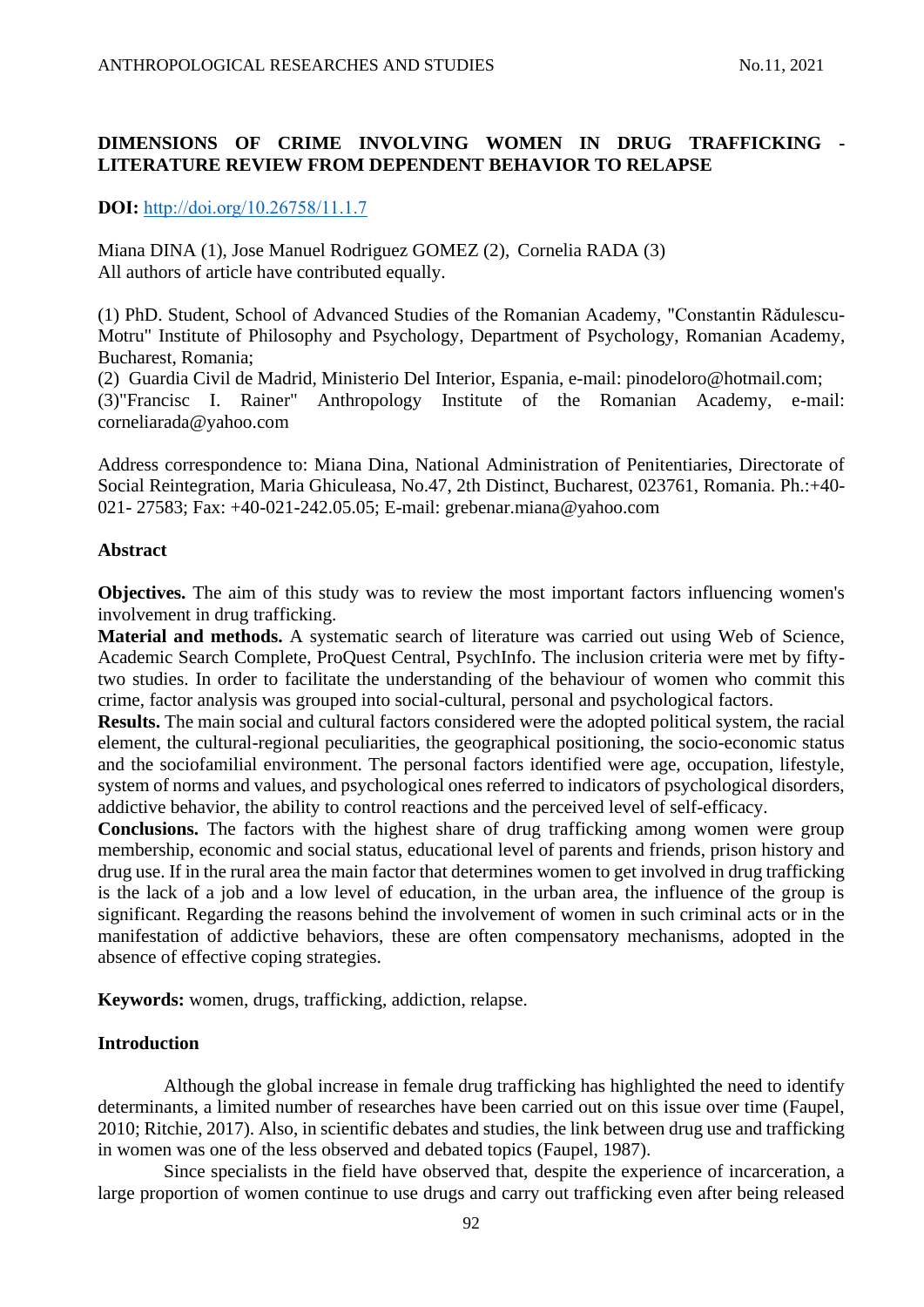from prison, the importance of the psychological dimensions that can influence this type of behavior have been pointed out (Kensy, Stengal, Nougier, & Birgin, 2012). According to Bergman (2018) it is the presence of an addictive behavior, namely the use of illegal substances with an onset prior to the involvement in drug trafficking, not only facilitated the commission of the criminal act but also the state of relapse.

In terms of global consumption, in Europe it is estimated that more than 92 million people aged 15 to 64 years (which represents more than 25% of the Union's population) have tried illegal drugs at some point in their lives. In Germany, approximately 3.7 million of the population reported frequent cannabis use (Atzendorf, Rauschert, Seitz, Lochhühler, & Kraus, 2019), and in Italy, "in 2009-2016, there was an increase in the number of people using drugs, 20% confirming the use of more than one drug, 18% for cannabis and cocaine, 6% for benzodiazepines and 3.5% for methadone" (Carfora, Campobasso, Cassandro, Petrella, & Borriello, 2018).

In southern Europe, drug use is constantly increasing, in Portugal, about 35% of the population reported drug use, ethanol being the most commonly identified psychoactive substance, i.e. in 55% of cases, between January 1990 and December 2007 (Costa et al., 2012). At the same time in Spain, between 2003 and 2016, 10% of the population reported cannabis use, and in Bulgaria 3.5% of cases supported this fact (Montanari, Guarita, Mounteney, Zipfel, & Simon, 2017).

In northern Europe, according to researchers Buvik, Bye and Gripenberg (2019), Nordic countries differentiate themselves from others by a much lower rate of consumption. In Sweden, drug use varies by age and region. Cannabis use was more common in southern Sweden than in the northern region. At the same time, high alcohol consumption and illegal drug use appear to be more widespread in those parts of Sweden that are closer to the European continent (Bränström & Andrésson, 2008).

In Romania, as reported by the study conducted in 2019 by the National Anti-Drug Agency (ANA) "compared to the European average, lifetime use (at least once in a lifetime) is lower for all categories of illicit drugs analysed. The most widely used illicit drug among adolescents continues to be cannabis/hashish, followed by new psychoactive substances (NPS)". The study shows that "there is a better perception of the risks of experimental use of new psychoactive substances, amphetamines and ecstasy, with an increasing proportion of those who attribute high risks to such consumption. The greatest risks are for amphetamine use and cannabis use" (ANA, 2019).

In the USA, after 2012, heroine and cocaine use was frequently associated with a considerable mortality rate (Walker, Pratt, Schoenborn, & Druss, 2017) and in Australia "after the year 2000, the prevalence of drugs (other than alcohol) was present in 26.7% of cases, and psychotropic drugs in 23.5%, namely cannabis (13.5%), opioids (4.9%), stimulants (4.1%), benzodiazepines (4.1%) and other psychotropic drugs (2.7%)" (Drummer et al., 2003).

Even in states where the political system is characterised by a high level of control over the population, the phenomenon of drug use and trafficking has seen a considerable increase. In Russia, according to the study conducted by Kartashev and his collaborators (2016) between 2011 and 2015, drug use and trafficking has increased considerably, with 23.8% of drug trafficking committed by organised groups, and in Jordan, between 2008 and 2014, 36.5% of cases confirmed psychotropic drug use, with users aged between 19 to 29 (Al-Abdallat et al., 2016).

Given that more than 70% of illegal drug use is used at retail level, in those states that have become strategic regions for the international drug market (Belgium, Spain, the Netherlands), women can hold important roles (Bergman, 2018).

The idea has emerged that women involved in the drug world belong to the category of "specialist criminals". They are qualified in at least one or two offences, which they rely on to produce their own income. Sometimes committing a single offence cannot provide the desired financial support, and therefore the achievement of at least two offences increases this possibility. Such specialisation involves learning important skills that facilitate not only the commission of the crime but also ways of detecting and avoiding arrest (James, Gosho, & Wohl, 1979).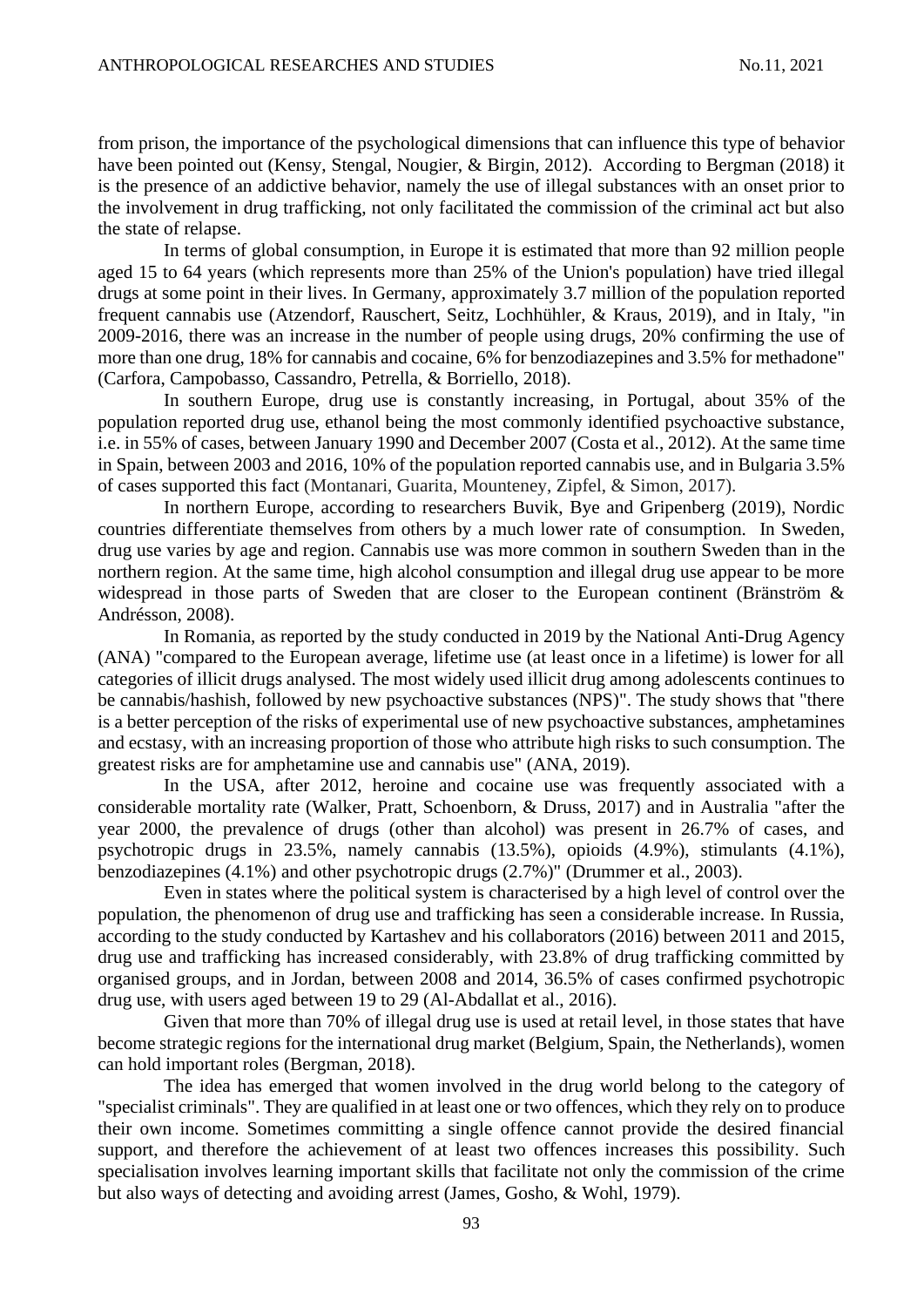In view of the above circumstances, it is useful to carry out a systematic search of the literature in order to identify the factors that motivate women to engage in drug trafficking, both locally and internationally.

#### **Material and methods**

#### *Purpose and Objectives*

The purpose of this study was to explore existing research on the topic of determinants in drug trafficking in women. Thus, the objective of this study was to highlight the main social-cultural, personal, but also psychological factors encountered in the commission of this criminal act.

The analysis of the specialized studies and their results focused on the following research questions:

1. What social-cultural factors are involved in drug trafficking in women?

2. What personal factors are found in the choice to commit this crime?

3. What are the psychological factors that cause women to commit drug trafficking?

#### *Search strategy*

A systematic search of the literature was carried out and the following databases were used: THOMSON ISI - *Web of Science*, EBSCO – *[Academic](http://search.ebscohost.com/) Search Complete*, *ProQuest Central*, *PsychInfo,* but also numerous manual searches via *Google Academic* Search Engine. Among the main journals identified are *The Journal of Ethnicity in Substance Abuse, Drugs & Society, International Feminist Journal of Politics, Journal of Criminal Justice Education, Journal of Crime and Justice*.

The search covered the period from 1979 to August 2020.

Two types of variable categories were used, namely, demographic variables that included the gender – female and age category – at least 14 years, as well as psychological, aspects of vulnerability, respectively.

As far as the psychological picture is concerned, the main vulnerable dimensions that facilitate both involvement in such crimes and the perpetuation of such behaviour have been analysed. The target was to identify the main determinant factors, to understand what motivated the appearance of women in the drug market, but also to outline a complex picture of women drug dealers.

#### *Selection of studies*

The first author independently selected the studies with iligible potential according to the search criteria. In the first phase, the selection was based on title and summary, and in the second phase on the full-text article. All studies identified during the first selection phase were re-evaluated in the second selection phase. The inclusion criteria consisted in the age category – participants to be at least 14 years old, gender – to be female and to refer to psychological characteristics whose form of expression may have significant consequences in terms of the manifestation of behavior according to the socio-cultural norms.

The following keywords were used: trafficking, drugs, women, addiction and relapse. For each keyword a certain number of studies were explored, namely women = seven studies, drugs = 21 (twenty-one) studies, trafficking = seven studies, dependence = six studies, relapse = 11 (eleven) studies. The selection process of the studies is summarised in Figure 1.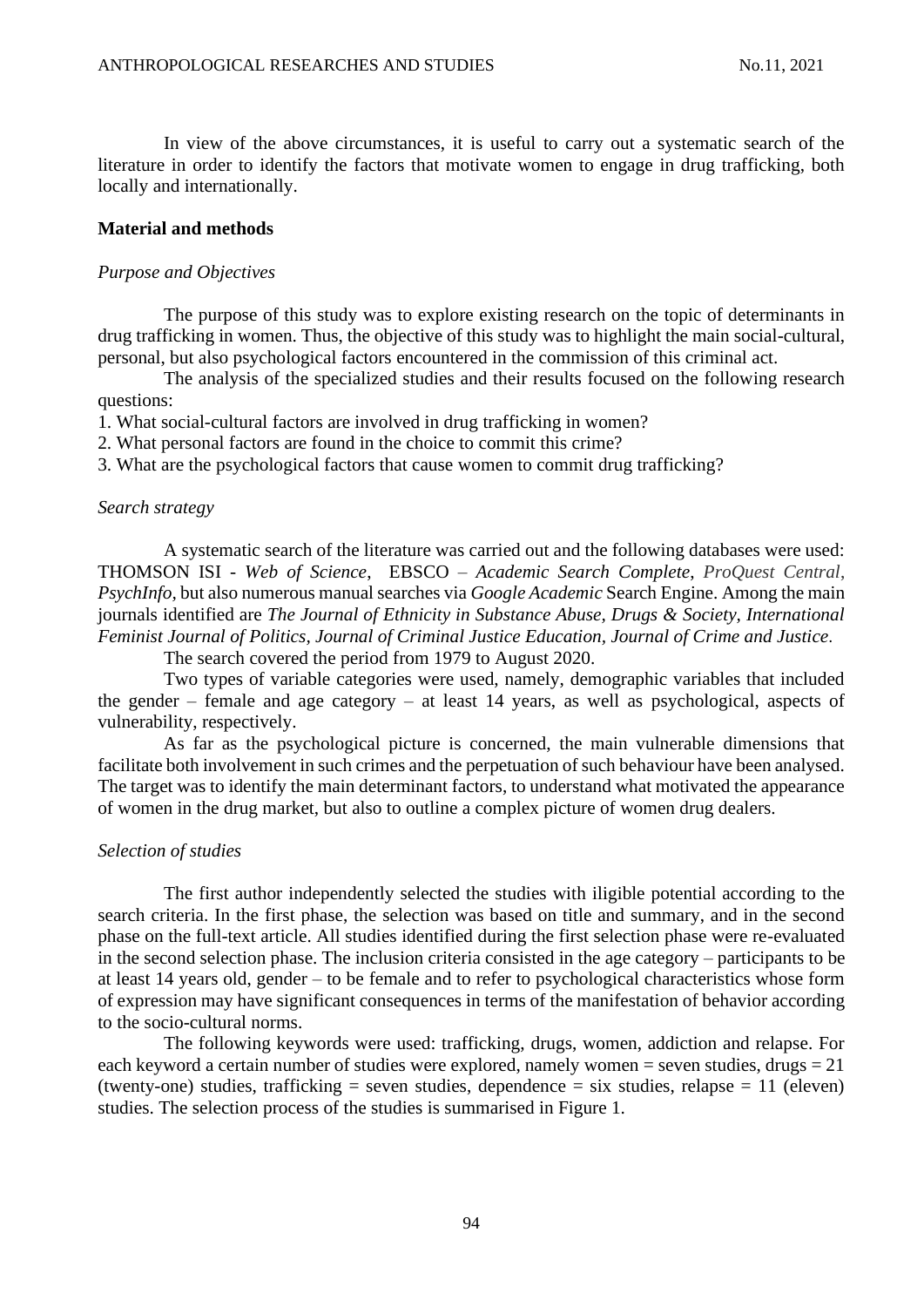*The selection process of the studies included in the article*



*Data extraction*

Data extraction and evaluation of the quality of studies were carried out by the first author and independently verified by the third author. Disagreements were resolved by consensus. Data on the target group, the presence of information to support the information, as well as recruitment methods were highlighted (the main condition was expressed voluntary agreement).

The methodological quality of the studies included was assessed according to the following criteria: sample size, adequacy of randomization and management of missing data.

The quality of one study was assessed as high when all three criteria were met, an average when only two criteria were met and low when only one was met. 10 (ten) low-level studies, 21 (twenty-one) of average quality and 21 (twenty-one) high-quality studies (Figure 2) were evaluated.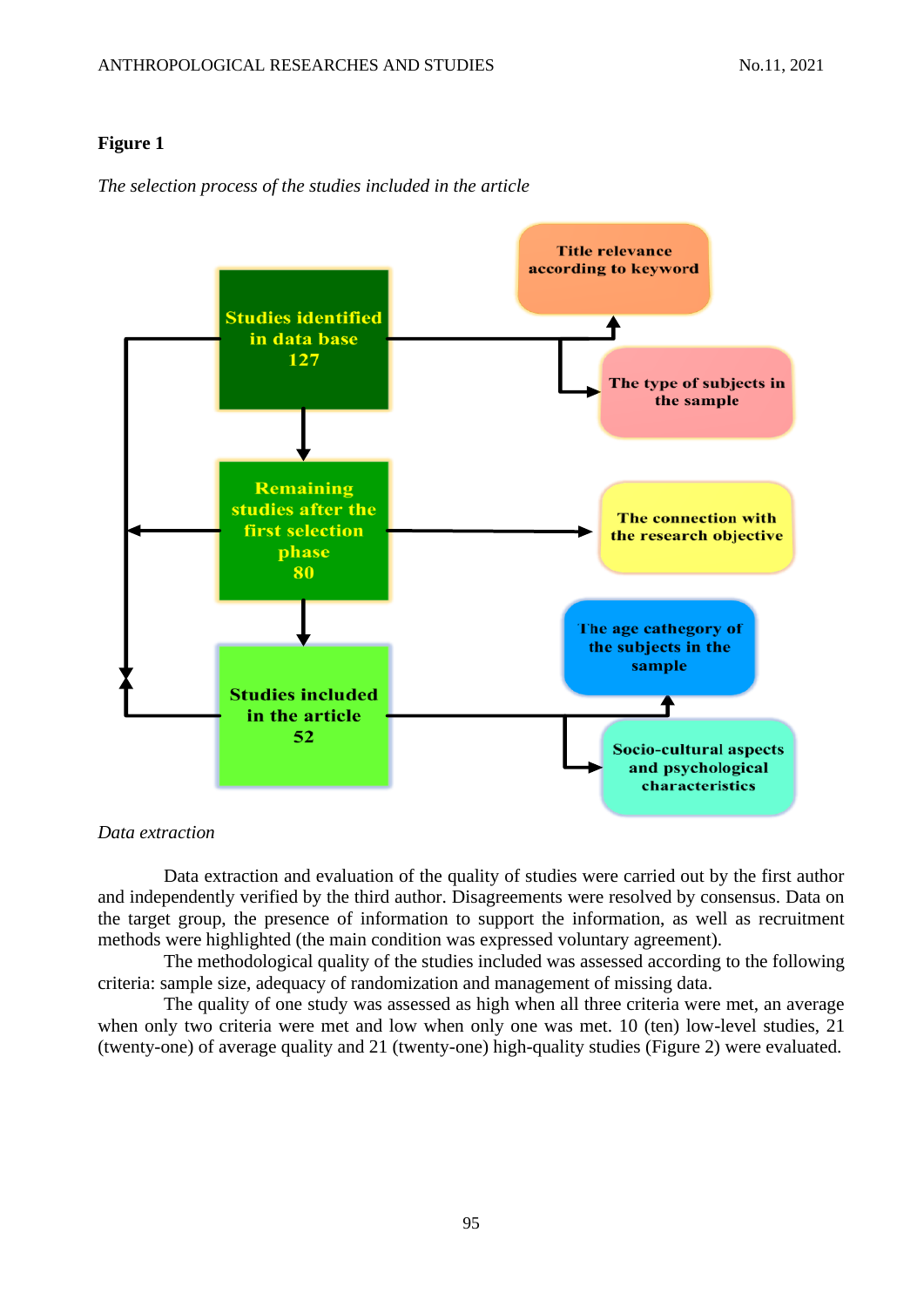*The evaluation process of the studies included in the article*



Tables 1, 2, 3, 4 and 5, located after *the Study limitations* section*,* show the adjacent studies and conclusions for each keyword used in this article. Information regarding author(s), year of publication, place of study, type and size of the sample were retained.

#### **Results**

The following *social-cultural factors* responsible for women's involvement in drug trafficking were identified in 24 studies: the political system adopted (criminal justice); racial discrimination; geographical positioning, cultural-regional peculiarities (promotion of nightlife); socio-economic status (poverty); socio-familial environment (reference group, identity incongruity, number of children, absence of roles and responsibilities, educational level of the family) (Figure 3).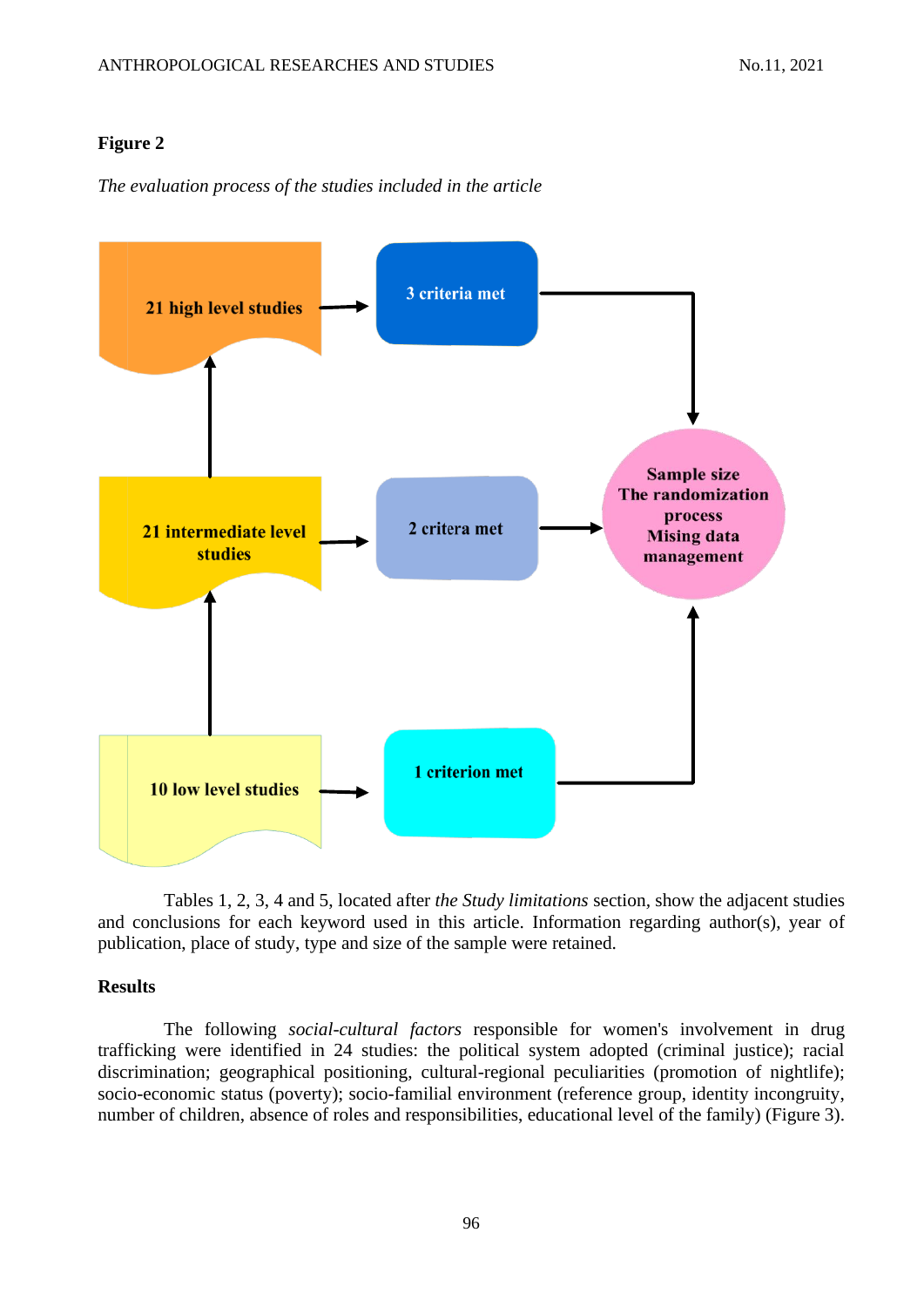*Social-cultural factors involved in the case of women who have committed drug trafficking*



*The personal factors of* women who committed drug trafficking were analyzed in 10 studies. These are: lifestyle (carceral history, risk behaviours, prostitution, drinking and driving); personal values (disregard for the rights of others, lack of morality); age (adolescence); occupation (joining criminal groups, organised crime, human trafficking and money laundering) (Figure 4).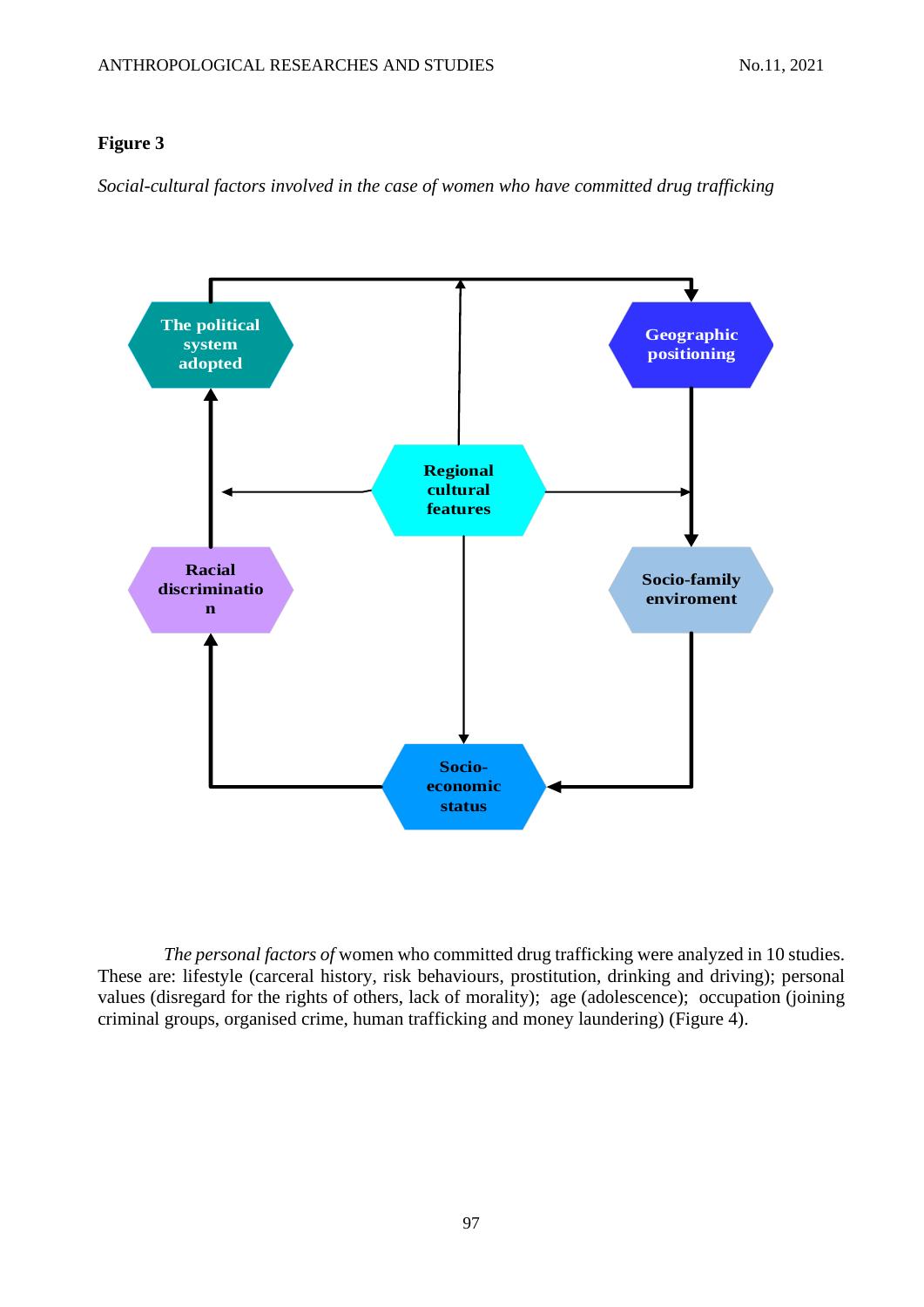*Personal factors involved in the case of women who have committed drug trafficking*



The following psychological factors of women involved in drug trafficking in women were identified in 18 studies: indicators of psychological disorders (depressive mood, suicidal ideation, anxiety, emotional lability, emotional and behavioral imbalance); perceived level of self-efficacy (self-esteem, confidence in one's own problem-solving skills); ability to control one's own reactions (disguise, self-control); addictive behaviour (drug use, adrenaline and ecstasy) (Figure 5).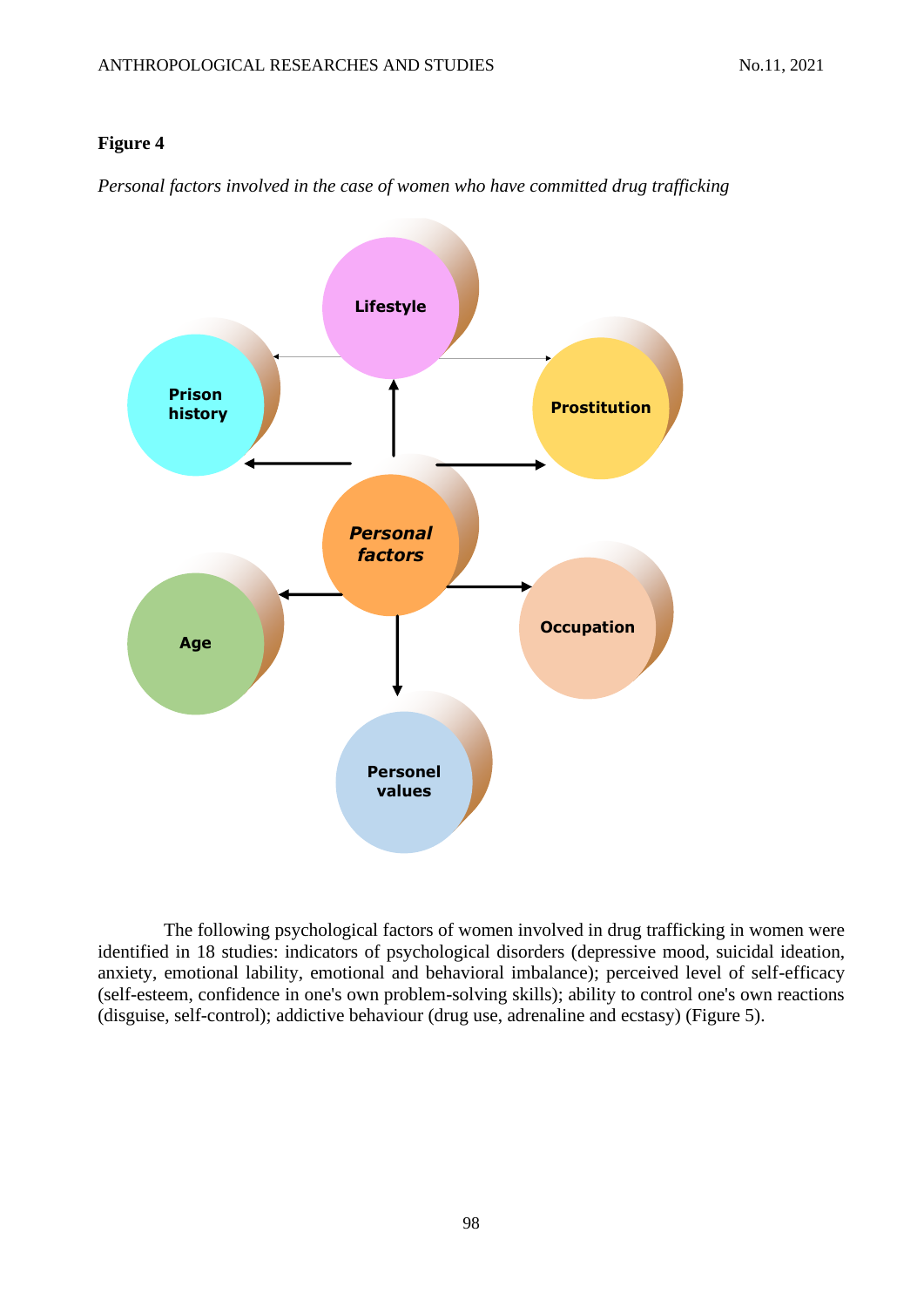

*Psychological factors involved in women who have committed drug trafficking*

#### **Discussions**

#### *Social-cultural factors*

Although the war on drugs in the US was declared as early as 1971 by President Richard Nixon, attention to crime in women returned after a period of pause, i.e. after the 1980s, when the literature began to look again with interest on the involvement of women in drug trafficking. According to Fondevila, Massa and Meneses-Reyes (2020) researchers in the 21st century, there has been a higher incarceration rate in the United States than in any other country, but with immediate effects on the minority population. As per to the three authors, between 1986 and 1995, the arrest of adult women for drug abuse violations increased by "91.1% compared to 53.8% for men, and from 2010 to 2014, women's arrests increased by 9%, while for men they decreased by 7.5%".

Despite the fact that this fight against drugs concerned the distribution and use of drugs, the particular effects for women occurred in the form of their criminalisation and selective incarceration.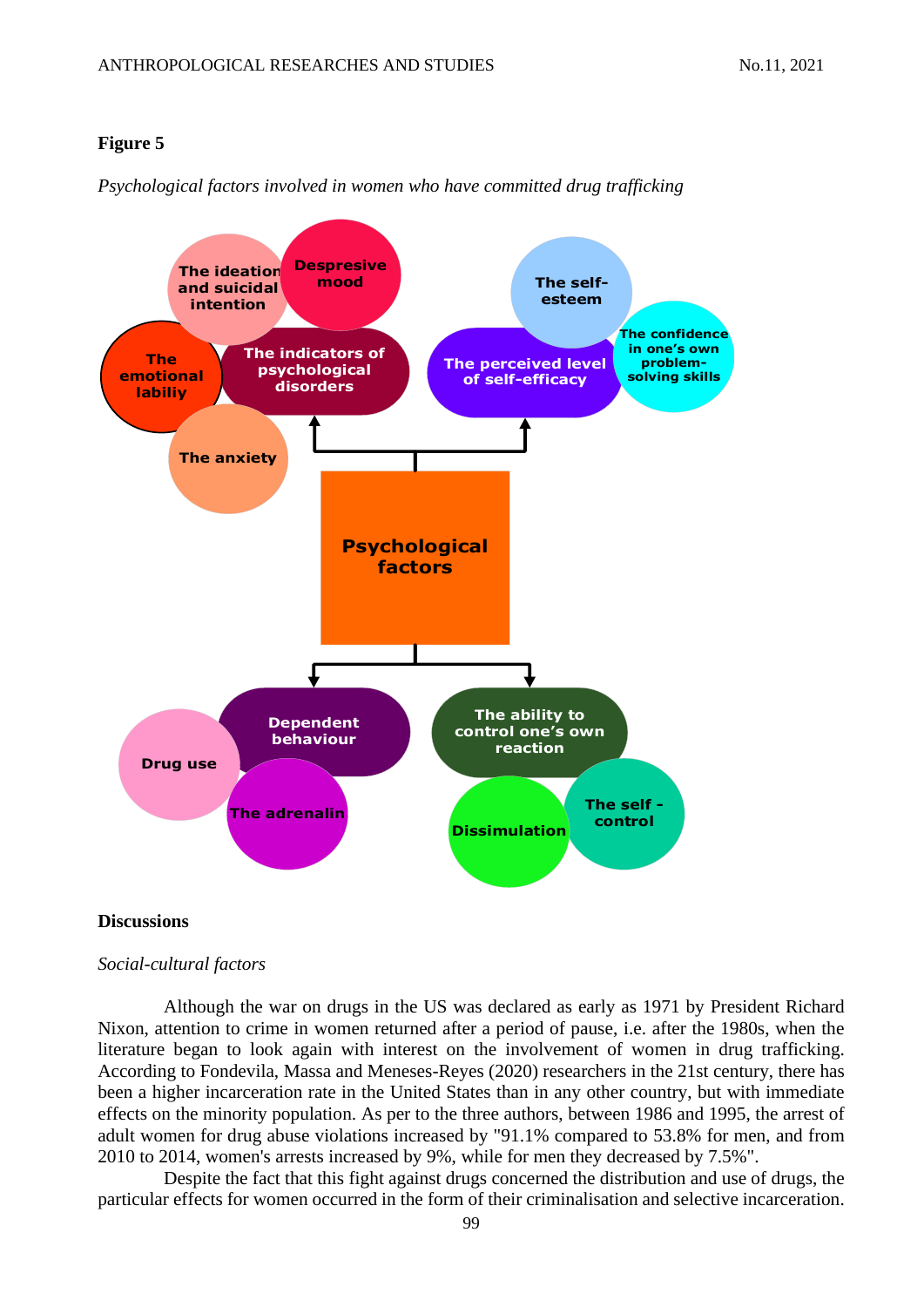According to Johnson and Young (2002) this increased selectivity is found mainly in African women. Following a qualitative study of five incarcerated African women, former drug users and drug traffickers, the analysis revealed that they were in financial difficulties and did not receive support in this regard. As a result of this situation, women were stigmatized in several ways, including sexual abuse, drug use, and drug trafficking. At the same time, conforming to Schemenauer (2012) and Moloney, Hunt and Joe-Laidler (2015) most often female *couriers* are described as victims of a racial subculture, *Madonnas* that carries out drug trafficking in order to benefit from some male protection.

As can be seen, an important role in criminal justice policies is gender bias, social class and discriminatory race-based elements (Nicewarner, 2019). Considered to be partially effective, several authors consider that in many cases of drug use and trafficking, the restorative justice policies can be more appropriate ways, as they include simultaneous interventions for both the offender and the victim (Dandnord & Griffiths, 2006; Dignan, 2005; Van Ness, Morris & Maxwell, 2001; Braithwaite, 2002). In fact, in agreement with Oancea and Micle (2015) law enforcement is "a process of social influence", and for an effective rehabilitation program, careful focus is needed, both on dealing with antisocial attitudes and on cognitive development, designed to help them solve problems.

Another phenomenon that has led to the emergence of women in the USA on the drug market and in criminal activity is the absence of the probation system in regions at risk of criminal acts (Robbins, Martin, & Surratt, 2009). The mere incarceration of a person from a disadvantaged area and the lack of focus on programs to provide support in obtaining financial resources has to some extent led to a continuity of women's involvement in drug trafficking (Olson, Stalans, & Escobar, 2016).

In Europe, the phenomenon of drug trafficking has focused more on state interests, "from the individual policies of the liberal Netherlands to Sweden's repressive policies" (Chatwin, 2003). In consonance with Chatwin (2016) across Europe, there are no common indicators of success that allow drug policies to be judged, the cultural peculiarities having their say depending on each region. If in Italy drug trafficking is primarily influenced by the existence of specific routes, social and geographical proximity being key factors that explain the configuration of heroin supply (Giommoni, Aziani, & Berlusconi, 2017), in the UK, drug trafficking is facilitated by the particularity of leisure spaces, such as cafes, dance clubs, those spaces that offer pleasure for the consumer society, and can represent an opportunity in the conduct of drug-related crimes (Measham, 2004). Also, in Romania as reported by Baciu's qualitative study (2018) attended by 30 students from the Faculty of Medicine in Bucharest, aged 20-21 years, it seems that the students considered that the places where illegal drugs could be used are the most withdrawn, unlit, as safe from other people as possible, at parties, in clubs or in parks and parking lots, at night.

Nor should the strategic role given by the geographical positioning of these states be omitted. For example, Romania fulfils the role of "transit country", facilitating the involvement of women in drug trafficking. The emergence of new routes for heroin trafficking to intermediate destinations such as Georgia requires a growing diversification of criminal groups in order to achieve their objective. Concealing criminal infrastructure with commercial activities that avoid possible risks, ensures a major role for women in this regard (Nucu, 2018).

According to the Direction of Investigation of Organized Crime and Terrorism Crimes [DIICOT], Romania has become a "target country" of risk drugs, especially in the case of cannabis, and in recent times the number of cases of illicit cannabis plantsh has also increased. Even in this situation, women can play a key role. Given that the prevalence of women in the countryside is higher than men, but also that obtaining financial income is more difficult for women than for men, in this context of physical work, involvement in such activities is perceived by them as a solution. If in rural areas the lack of jobs causes women to commit drug trafficking, in major cities they are influenced rather by the group of friends and the ways of promoting nightlife (Tical, 2019).

Another factor is the influence of the reference group and the entourage. The results of a study of 500 participants in Saudi Arabia showed that the predictor with the highest share in substance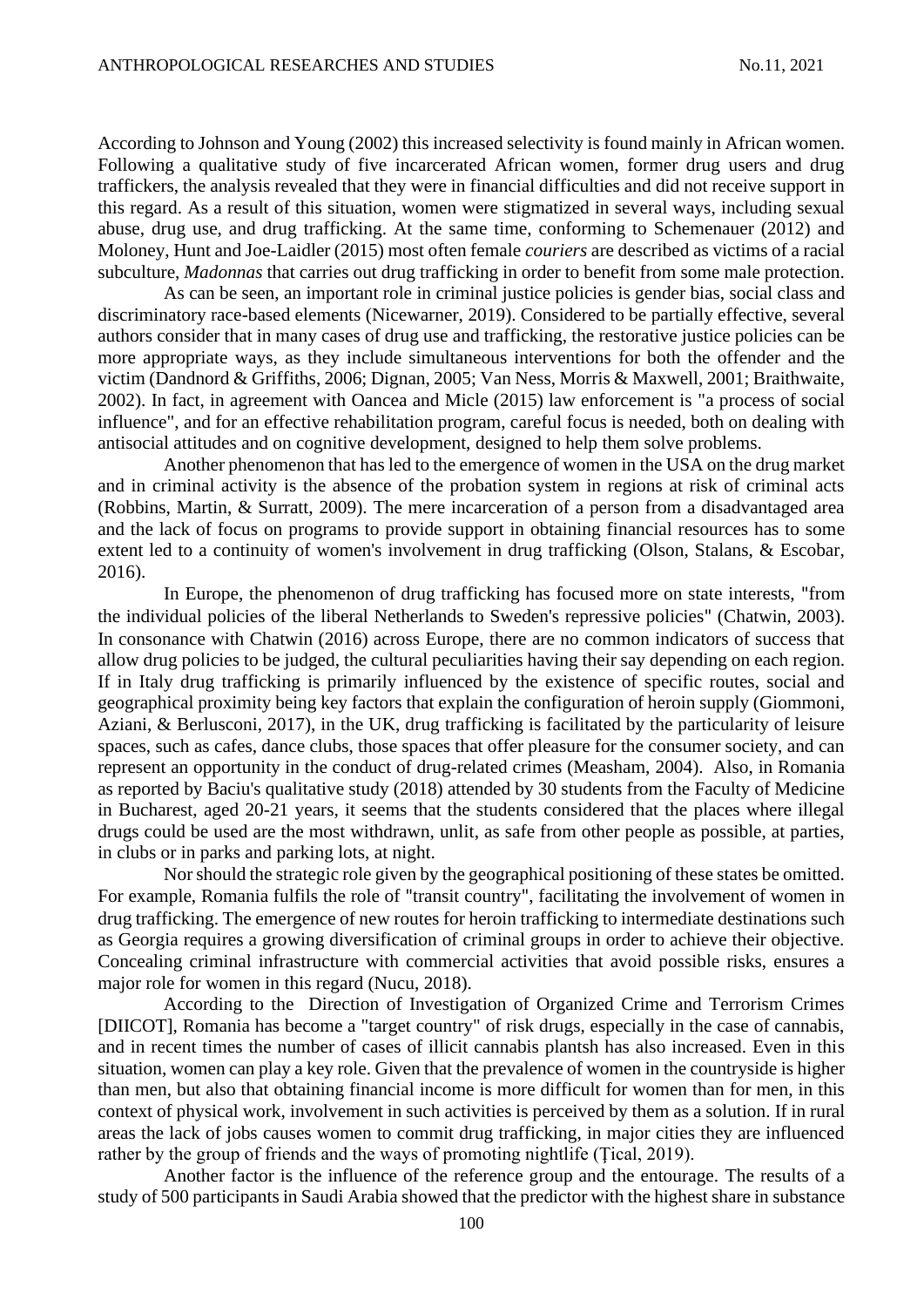use and trafficking is the influence of the membership group (Beaver et al., 2016). Similarly, in Italy, the results of a study of 33,185 adolescents between the ages of 15 and 19 highlighted the influence of the membership group in terms of drug use and trafficking, as well as the high educational level or, on the contrary, of parents and friends (Denoth, Siciliano, Iozzo, Fortunato, & Molinaro, 2011). As per to Stanciu and Cotruş (2014) it seems that young people whose parents have a lower social status and have no resources, or who have parents of high status, are more inclined to drug consumption, due to lack of supervision and with a considerable financial support, create this opportunity for the world of drugs.

At the same time, in Romania the results of a quantitative study, carried out in the period 2017-2018 on a sample of 459 students and students showed that the example offered by friends influenced the behavior of adolescents and young people more than that offered by the family, most of them using drugs under the influence of friends or at their urging, to "be of their own", "to be cool", "to see what it is like to smoke cannabis" (Baciu, 2019).

The influence of one's background can determine the degree of involvement in such activities. The existence of models in the family, the lack of responsibilities or of children, influence the commission of crime by adopting behaviors against social norms (Fowler, Dinitto, & Webb, 2005). A qualitative study from New Zealand highlights that women who do not have children and use drugs tend to commit more serious crimes, i.e. to carry out drug trafficking in more dangerous conditions or in greater quantities. This non-existence of a possible affective bond, which could have been given by motherhood, increases the probability of manifesting risky behaviors (Hutton, 2005).

#### *Personal factors*

US specialists said that the lifestyle and implicit social norms by which a person is guided are key elements in the commission of such a crime (Flynn & Hoffer, 2019; Bergseth, Jens, Bergeron-Vigesaa, & McDonald, 2011; Dodge & Pogrebin, 2001). Thus, involvement in criminal activities and criminal history can be significant factors in shaping this lifestyle for women who consume and carry out drug trafficking (Bui & Morash, 2010). In their study of the needs of incarcerated women, consisting of 402 women who committed crimes, Holtfreter and Morash (2003) highlighted the implications of custodial sentences, notably the lack of community programs and services that can provide specialized assistance for the purpose of lowering the relapse rate and for adopting a different lifestyle.

At the same time, the presence of risk behaviours is part of this lifestyle, Jørgenrud et al. (2018) stating in a study of 5031 male and female participants, from Norway, between April 2016 and April 2017, that speeding and drink driving use are found in drug traffickers. Alantes, Fraile and Page (2002) also argue that the occurrence of such risky behaviour is often found in women who are involved in drug crime.

Similarly, Calafat et al. (2009) in his study of 1363 participants in nine European cities concluded that in their case, the most common risk behaviour linked to drug trafficking turns out to be prostitution.

Other authors (Hughes, Chalmers, & Klimoski, 2018) suggested through a systematic analysis carried out in Australia, in two distinct periods, namely 2005-2006 and 2014-2015, that drug trafficking is most likely linked to money laundering, fraud, corruption and human trafficking. Therefore, the main occupation of people who commit drug trafficking is organised crime.

Bellis and his colleagues (2008) through a study of 1,314 participants aged 16 to 35 from nine European cities point out that drug trafficking occurs more in teenage girls, but who are also involved in other criminal activities. It also seems that in large cities where the concept of freedom is lived at intense levels, drug use and trafficking is closely related to the states of excitation or ecstasy in sexual intercourse. As a result, girls under the age of 16 who were engaged in cocaine use and trafficking were five times more likely to have had more sexual partners in the past 12 months.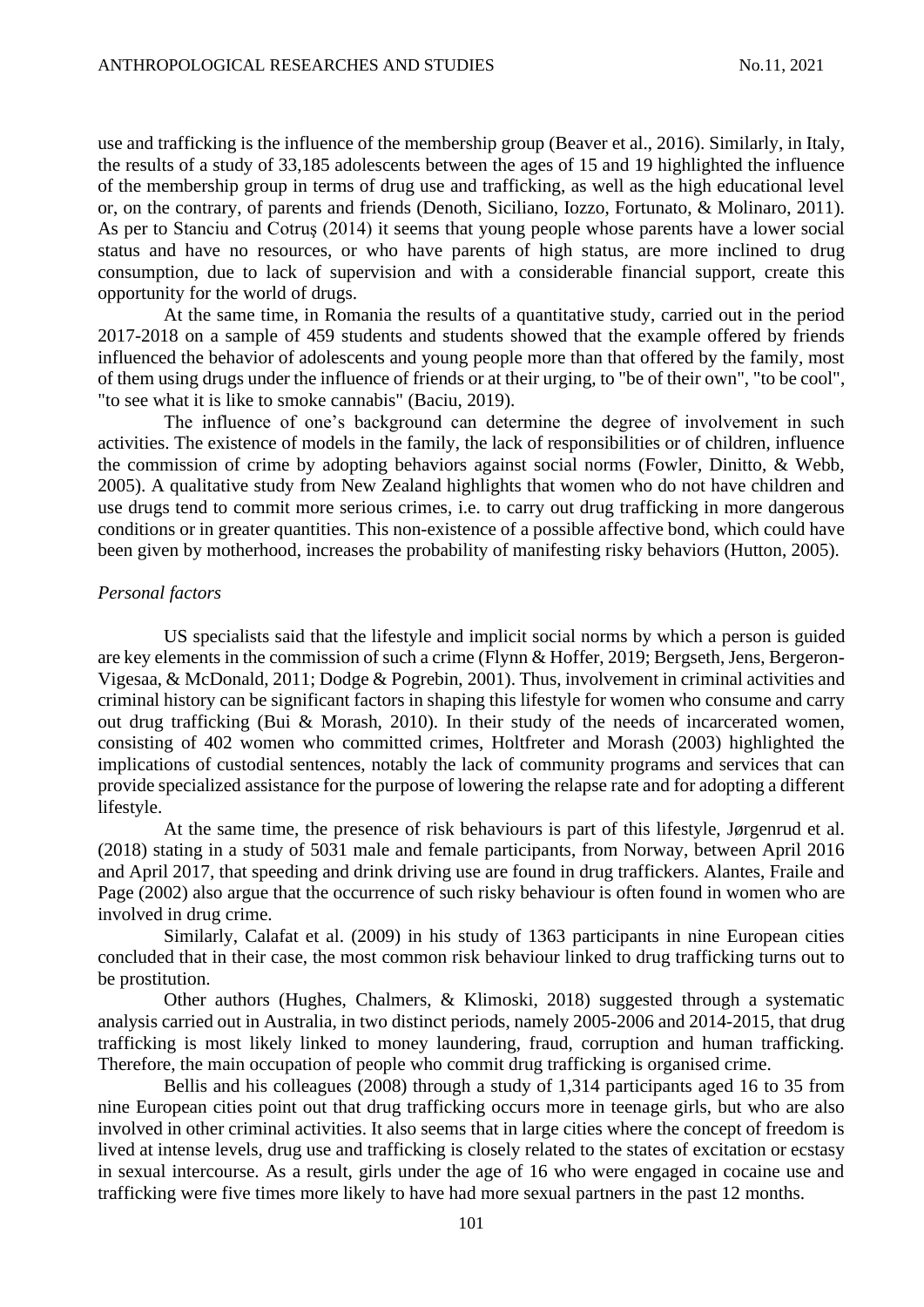#### *Psychological factors*

Psychological disorders, i.e. personality disorders or anxiety disorders are often found in women involved in such criminal activities. In line with several authors (Wexler, Cuadrado, & Stevens, 1998; Stevens, Andrade, & Ruiz, 2009) there appears to be a direct relationship between the addictive behavior, the seriousness of the crime committed and the presence of several signs of psychological disorders. At the same time, Brownstein, Baxi, Goldstein and Ryan (1992) using data from 414 homicide cases in New York, highlighted the association of depression with constant drug use or overdose against a background of emotional instability.

Although depressive symptoms were correlated with people who were trafficking drugs for the purpose of obtaining money for personal use, Iwamoto, Liu and McCoy (2011) in their study of 163 Asian women, they did not identify correlations between drug trafficking and coping strategies. In fact, the manifestation of dependent behaviours often constitutes compensatory mechanisms in the absence of effective coping strategies. In-depth interviews of several incarcerated women allowed an understanding of the evolution from victim to survivor and then to the offender. Women who have been subjected to different forms of abuse are subject to these compensatory mechanisms, such as drug use and trafficking (Gilfus, 1993).

Emotional liability, emotional and behavioral imbalance are also psychological characteristics found in women with a history of drug use and trafficking, Murphy, Stevens, McGrath, Wexler and Reardon (1998), concluding these aspects in their study of 98 women enrolled in a residential drug treatment center in Tucson, Arizona.

This spectrum also includes low self-esteem, how the person perceives himself as image and self-confidence, feelings of shame and submissive behavior. As per to studies by Haselschwerdt, Maddox and Hlavaty (2020) on 23 women in California, as well as studies by Radosh (2008), these are psychological dimensions found in women convicted of illicit drug use and trafficking. According to Micle and his colleagues (2013) it is self-esteem that sustains the person in those difficult situations in life, and a person with negative self-esteem will tend towards states of unhappiness and anxiety.

Another register lists the conclusions of Marsh's qualitative study (2016) on a sample of 16 women from Ecuador who participated in international drug trafficking, which highlighted the existence of a high level of self-control, concealment as well as good problem-solving skills. The same aspects were discovered in studies conducted by Dotherte, Jacinto, Sales, & Murphy (2009) on a sample of 80 drug dealers in California, but also by Ludwick, Murphy and Sales (2015) on a sample of 160 drug dealers in the San Francisco Bay Area.

Grace (2017) concludes that in the UK, another factor involved in drug trafficking is drug use itself. Women use drugs not only for pleasure, but also to cope with difficult life circumstances, such as domestic abuse, and addictive behaviour thus becoming a compensatory measure in the absence of effective coping strategies.

And in Spain, drug use is very common among women incarcerated for drug trafficking. Sánchez, Fearn and Vaughn (2018) said in a research that examined the prevalence and correlations of drug use in the penitentiary, on a random sample in four regions of Spain, that the previous history of drug use was significantly associated with substance use in prison, with trafficking women more prone to addictive behaviour.

In view of the international report on the drug situation in Europe and the rate of use as well as the market, by "age group 15-34 years, the prevalence of drug use ranges from 0.4% in Turkey to 22.1% in France for cannabis, from 0.2% in Greece and Romania to 4.2% in the United Kingdom for cocaine, and from 0.1% or less in Romania, Italy and Portugal at 2.5% in Estonia for amphetamine". According to the researchers, drug trafficking is closely linked to drug use, so dependent women are more inclined to practice drug trafficking (Mounteney et al., 2016).

Also, in Romania, drug trafficking is closely linked to drug use, with dependent women more likely to commit this crime (Stanciu & Cotruş, 2014).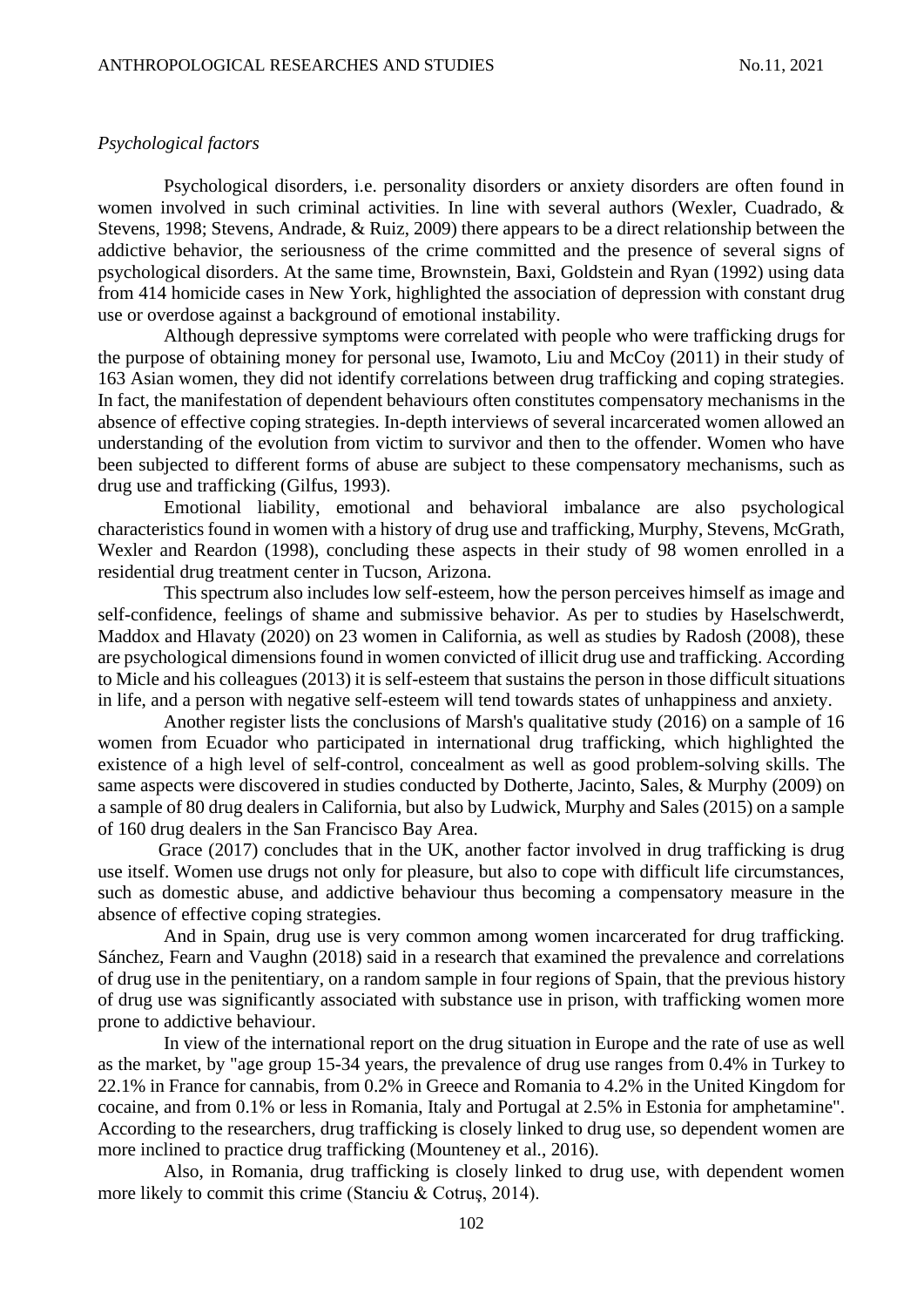The Australian Institute of Forensics draws attention to important differences in drug use patterns in women compared to men. Thus, the risk factors for drug use differ significantly, depending on both the experienced history and the perception of the phenomena in each person's life. If in the case of women a leading role is represented by a history of traumatic potential, namely sexual and physical abuse, as well as early exposure to dependent behaviour in the family environment, in the case of men, the perception of the surrounding world, influenced by the entourage and the need to affirm masculinity, is an essential element. Understanding this connection between the underlying variables of drug use can help develop interventions and crime reduction strategies for female offenders (Taylor, 2015).

In view of the above, in order for addicts to be perceived as people who have a serious problem, and not as a "chaff" of society, with no chance of recovery, it is important not only to increase the level of education but also to inform society about drug use (Baciu, 2017).

#### **Conclusions**

This study aims to identify the main factors underlying women's involvement in drug trafficking, as well as to highlight their psychological characteristics, with the aim of shaping ways to stop this phenomenon.

Regarding *the first question of this study - What social-cultural factors are involved in drug trafficking in women?* it can be observed that the social-cultural factors that have an impact on women's involvement in drug trafficking are the political system adopted, discrimination on the basis of race, the cultural peculiarities of each region, geographical positioning, socio-economic status, but also the socio-family environment.

Society's focus on criminal and less on restorative policies has facilitated the imprisonment of women who have committed drug trafficking but could not control the criminal repression. Although this type of policy ensures that potential sources of crime are reduced, full control is not possible, nor can we speak of eradicating the criminal phenomenon.

If in the United States of America discrimination based on race (black population) facilitated this measure, in the case of Europe the cultural peculiarities and the perception of the concept of freedom led women to a large extent to commit this type of crime.

In northern Europe, where the educational level is higher, drug trafficking is much lower, and in the southern part of Europe the incidence of drug trafficking in women is much higher. At the same time, if in the rural area the main factor that causes women to get involved in drug trafficking is the lack of employment and a low educational level, in the urban area, the influence of the membership group is significant.

It is obvious that, not only the educational level of the person concerned, influences this behaviour, but also of the family, in this case of the parents. Thus, whether it is a high level, which causes parents to be more concerned with professional activity, at the expense of spending time with their own child and careful monitoring him, or it is a low level, which reduces the chances of providing an appropriate family model for the development of prosocial values.

At the same time, the absence of roles and statuses, the absence of children or responsibilities, emphasizes this perception of freedom taken to the extreme, the idea of living the moment, regardless of the consequences, becoming a priority in this type of situation. Freedom, led to the extreme by disregarding moral principles, leads women to follow different models in the membership group and to engage in such illegal acts.

As well, the influence of large cities and nightlife facilitates both trafficking and drug use. The existence of a space that can represent an opportunity for drug use leads to the emergence of drug trafficking. In Romania, the influence of the sociofamilial environment, the lack of studies or the existence of jobs in the vicinity of the home, leads women to get involved in this type of criminal acts, allowing them to obtain financial income.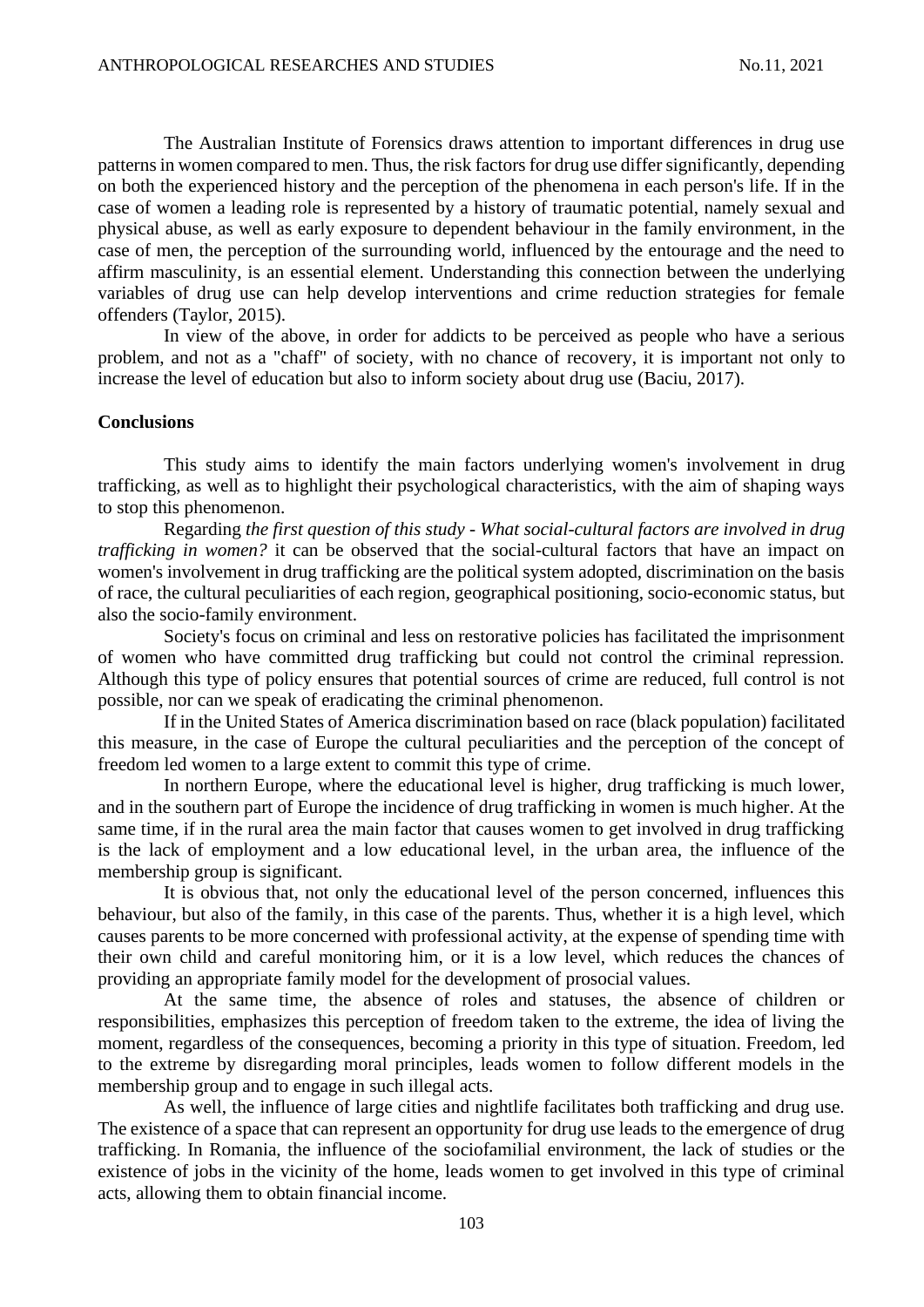Regarding the *second question of the study* – W*hat personal factors are found in the choice to commit this crime?* the studies analysed have shown that age, occupation, lifestyle and therefore personal values are the main personal factors found in women involved in drug trafficking. Lifestyle characterized by the manifestation of risk behaviours such as drunk driving, prostitution, the commission of criminal acts in a repeated manner and therefore the existence of the criminal history, support this involvement of women in drug trafficking.

Since lifestyle is the strategic option adopted by a person, the activities to which he or she will decide to turn will be those that will guide decisions, behaviours and living conditions. In this context, the appropriation of a system of anti-social values, such as disregard for the rights of others and lack of morality, is nothing more than a tribute to the beliefs and representations he or she has formed about the world and life, and by virtue of which he or she chooses, behaves and acts. The decision to be part of criminal groups, especially those that commit human trafficking and money laundering, is part of this lifestyle, based on occupations against the legal system, but which constitute financial sources of living.

In the case of young women, especially in the case of teenage girls, the group of friends, and the entourage are elements that influence this value system. The need to be accepted, to be like others or to be the center of attention, causes them to enter a vicious circle, in which drug trafficking correlates with drug use. Therefore, the younger women are, the greater their likelihood of drug trafficking.

The third *question* – *What are the psychological factors that cause women to commit drug trafficking?* refers to indicators of psychological disorders, perceived level of self-efficacy, ability to control their own reactions, but also to addictive behavior. The presence of signs of psychological disorders such as depressive mood, suicidal ideation, anxiety, emotional lability, emotional and behavioural imbalance can often be psychological factors that facilitate women's involvement in drug trafficking.

Negative self-assessment of one's own chances of success, failure to accept weaknesses and flaws, and severe self-criticism are the basis of a lack of balance. At the same time, feelings of guilt, fear or negative beliefs about oneself contribute to a generalized state of anxiety and dependent personality structure.

High levels of stress and a state of emotional vulnerability can lead to depressive states, negative emotional states, as well as involvement in different risk behaviors. These include drug abuse. A woman addicted to drugs may be at high risk in terms of involvement in drug trafficking, as there is a certainty that she will be able to benefit from the physical element that ensures pleasure and determines the momentary well-being, namely the drug.

The absence of coping strategies, poor concealment capacity and low level of self-control lead these women, in certain situations, to adopt drug trafficking as a compensatory mechanism. Although this psychological vulnerability is very common in women who traffic drugs, the category of women demonstrating outstanding skills in the coordination of these crimes should not be omitted.

On the one hand, women who commit drug trafficking, can belong to the category of those who do not trust themselves, are easily influenced, have a poor ability to adapt to new situations and are hesitant in their behaviour, and on the other hand there is the category of those who lack empathy, guide their behaviour according to their financial objective, tend to overestimate their capabilities, disregard moral values and have good problem-solving skills.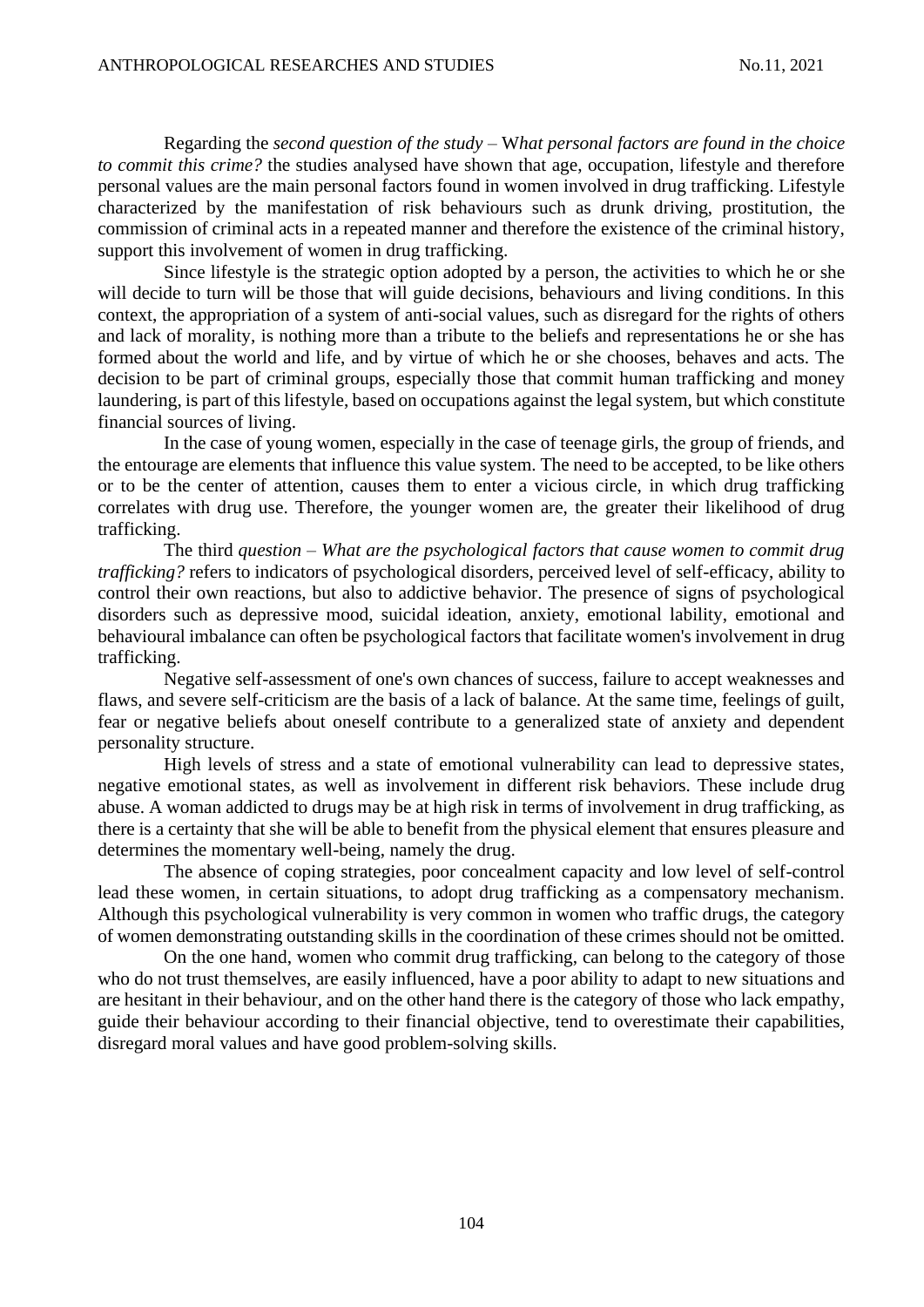#### *General conclusions*

In order to be able to stop this phenomenon, it is necessary first of all to apply measures to raise awareness at the level of society, the consequences and risks that drugs have. Media prevention campaigns, but especially those aimed at schools from disadvantaged backgrounds, can facilitate this awareness of risks. At the same time, creating a closer link between school and family, by supporting parenting sessions by school specialists, guiding parents in adopting parenting style and advising in difficult situations, can be a method that reduces the involvement of adolescents in this drug world.

The following measures may be included in this group: increasing the employment opportunities of people with low levels of education, developing the social support system for women who do not receive family help or who are victims of domestic violence, and the existence of national programs for free psychological counselling.

It aligns with the elements that may contribute to the decrease in the relapse rate and the programmes carried out in prisons with women convicted of trafficking and illicit consumption of dogs and the identification of networks to ensure the different needs of prisoners. At the same time, another factor aimed at the reintegration of women into the community may be the analysis and intervention on social networks, which supported their criminal activity in the past.

In Romania, the causes of the growth of the female population convicted of drug trafficking also include the insufficient development of social services, which is why measures of a criminal nature are applied, rather than social measures towards women who break the law. The absence of organisations to support women in difficulty and to act towards helping them adapt to society is also a sensitive matter for drug-related crimes.

As well, alternating criminal and restorative justice policies can positively influence this approach. The development of centres for drug users, depending on existing cases, can contribute to a decrease in the recidivism rate by including them in a specialised programme.

#### *Study limitations*

This article has several limitations. Because 25% of the studies had access to the abstract only, as full access required buying them for a fee, this can influence the results in a negative way. Secondly, the low number of researches on this subject has reduced the chances of highlighting several aspects leading to an understanding of this phenomenon.

In the future, a possible metaanalysis that analyzes studies in a differentiated manner, i.e. qualitative studies separate from quantitative ones, can bring significant information and a much higher level of knowledge.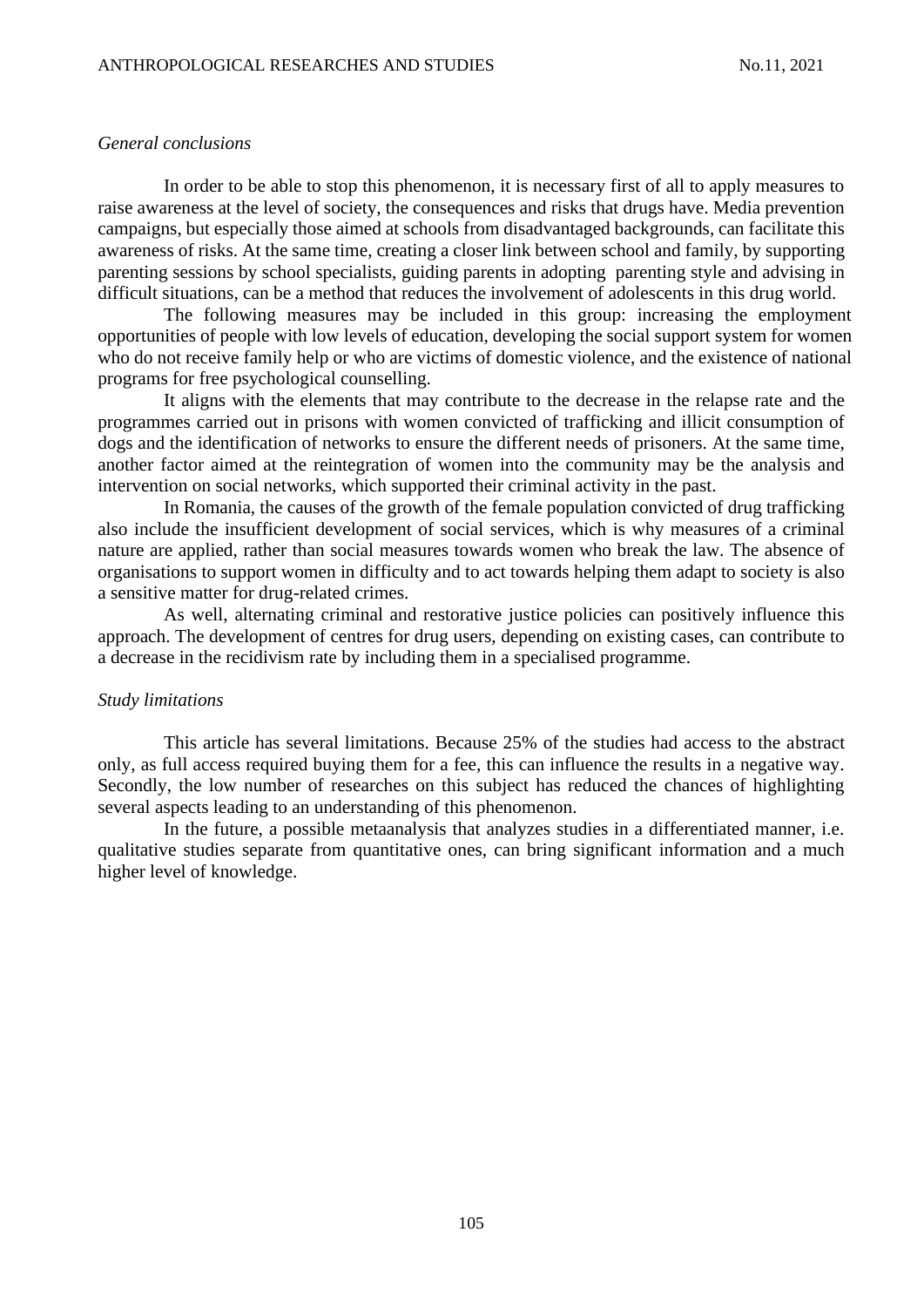# *Analyzed studies and adjacent conclusions for the keyword - women*

| Authors, year of publication                                                                              | <b>Place of study</b>                             | <b>Study population</b>                 | N      |
|-----------------------------------------------------------------------------------------------------------|---------------------------------------------------|-----------------------------------------|--------|
| James, Gosho, & Wohl, (1979).                                                                             | University of Washington,<br>Seattle, Washington. | Drug-addicted women<br>and prostitutes. | 268    |
| Findings: For all women addicted to heroin, drug resale and prostitution were the usual means of support. |                                                   |                                         |        |
| Bränström & Andrésson, (2008).                                                                            | Sweden.                                           | Women with criminal<br>records.         | 14.400 |
| Findings: The particular effects of drug policy.                                                          |                                                   |                                         |        |
| Gilfus, (1993).                                                                                           | University of Wisconsin,<br>Madison.              | Incarcerated women.                     | 20     |
| Findings: Victimization of women - a factor influencing criminal activity.                                |                                                   |                                         |        |
| Murphy, Stevens, McGrath, Wexler,<br>& Reardon, (1998).                                                   | Tucson, Arizona.                                  | Abused women.                           | 98     |
| <i>Findings:</i> The victim profile of women involved in crime.                                           |                                                   |                                         |        |
| Stevens, Andrade, & Ruiz, (2009).                                                                         | Tucson, Arizona.                                  | Women drug users.                       | 200    |
| Findings: Specific psychological factors involved in drug trafficking.                                    |                                                   |                                         |        |
| Haselschwerdt, Maddox, & Hlavaty,<br>(2020).                                                              | California.                                       | Abused women.                           | 23     |
| Findings: The role of vulnerability elements.                                                             |                                                   |                                         |        |
| Dodge & Pogrebin, (2001).                                                                                 | University of Colorado,<br>Denver.                | Incarcerated women.                     | 54     |
| Findings: Collateral effects of women's incarceration.                                                    |                                                   |                                         |        |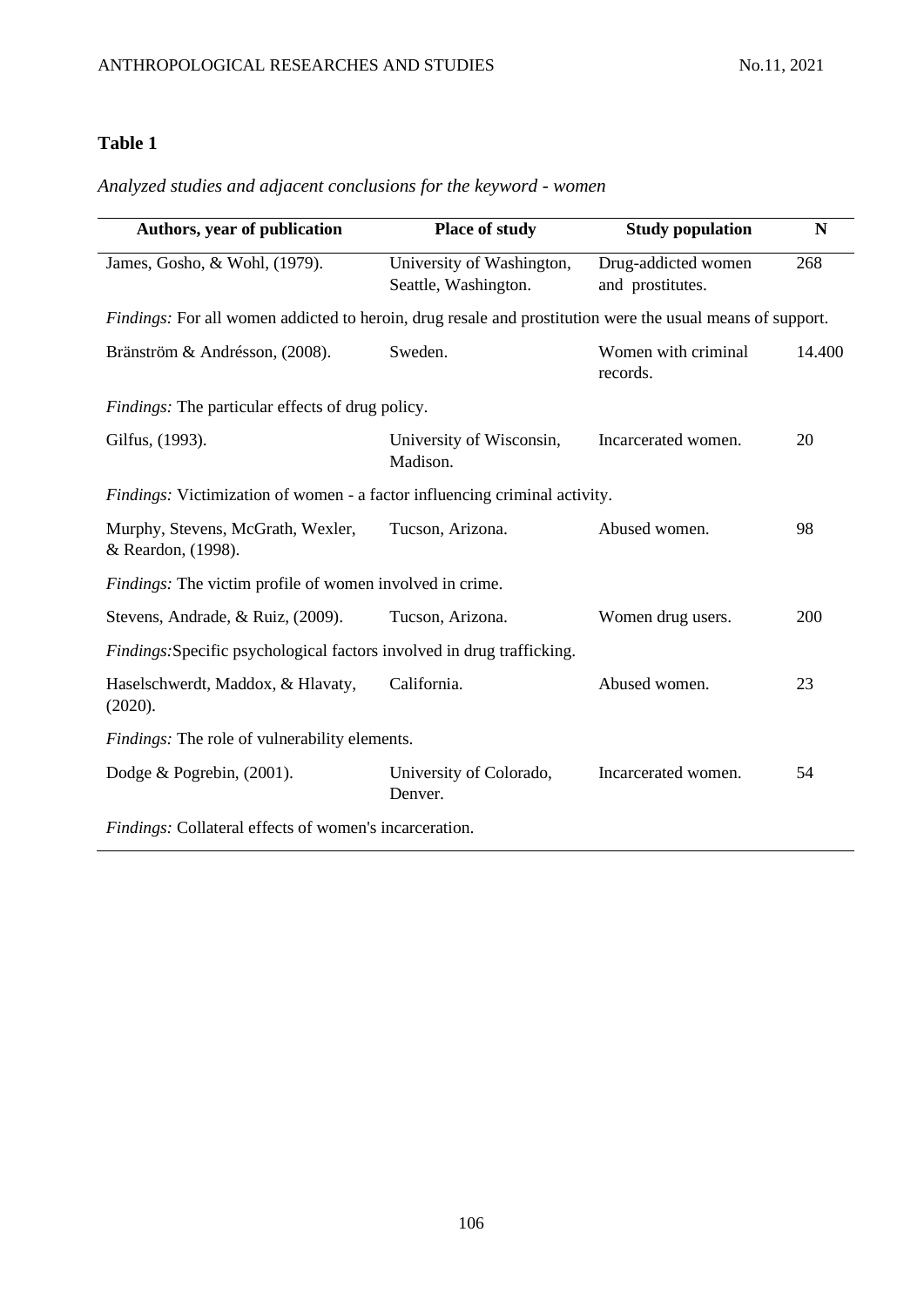# *Analyzed studies and adjacent conclusions for the keyword – drugs*

| Authors, year of publication                                              | Place of study                                                 | <b>Study population</b>                        | N    |
|---------------------------------------------------------------------------|----------------------------------------------------------------|------------------------------------------------|------|
| Alantes, Fraile, & Page, (2002).                                          | University of Valencia,<br>Spain.                              | Women involved in<br>crime.                    | 50   |
| Findings: Risk behavior in drug trafficking.                              |                                                                |                                                |      |
| Radosh, (2008).                                                           | Department of Womens<br>Studies, Western.                      | Women involved in drug<br>trafficking.         | 40   |
| Findings: The racial element in drug trafficking.                         |                                                                |                                                |      |
| Moloney, Hunt, & Joe-Laidler, (2015).                                     | San Francisco, California.                                     | Women involved in drug<br>trafficking.         | 253  |
| Findings: Perception of advantages and disadvantages in drug trafficking. |                                                                |                                                |      |
| Hughes, Chalmers, & Klimoski,<br>(2018).                                  | National Drug and Alcohol<br>Research Center, Australia.       | Women drug users.                              | 1000 |
| Fondevila, Massa, & Meneses-Reyes,<br>(2020).                             | Mexico city, Mexico.                                           | Women drug users.                              | 1000 |
| Findings: Involvement of women in drug trafficking-related crimes.        |                                                                |                                                |      |
| Hutton, (2005).                                                           | Victoria University of<br>Wellington, New Zealand.             | Women drug users.                              | 3    |
| <i>Findings:</i> Drugs and risk behaviors in drug trafficking.            |                                                                |                                                |      |
| Flynn & Hoffer, (2019).                                                   | <b>Case Western Reserve</b><br>University, Cleveland,<br>Ohio. | Women drug users.                              | 52   |
| Findings: Social implications of drug trafficking in women                |                                                                |                                                |      |
| Chatwin, (2003).                                                          | <b>England and Europen</b><br>Union.                           | Women involved in drug<br>use and trafficking. |      |
| <i>Findings:</i> The impact of political systems on drug trafficking.     |                                                                |                                                |      |
| Chatwin, (2016).                                                          | Swedan and Netherlands.                                        | Women involved in drug<br>use and trafficking. |      |
| Findings: Impact of cultural peculiarities on drug trafficking.           |                                                                |                                                |      |
| Bellis et al. (2008).                                                     | European countries.                                            | Women drug traffickers.                        | 1314 |
| <i>Findings:</i> The connection betweeen adrenaline and drug trafficking. |                                                                |                                                |      |
| Measham, (2004).                                                          | Lancaster University, UK.                                      | Women involved in drug<br>use and trafficking. |      |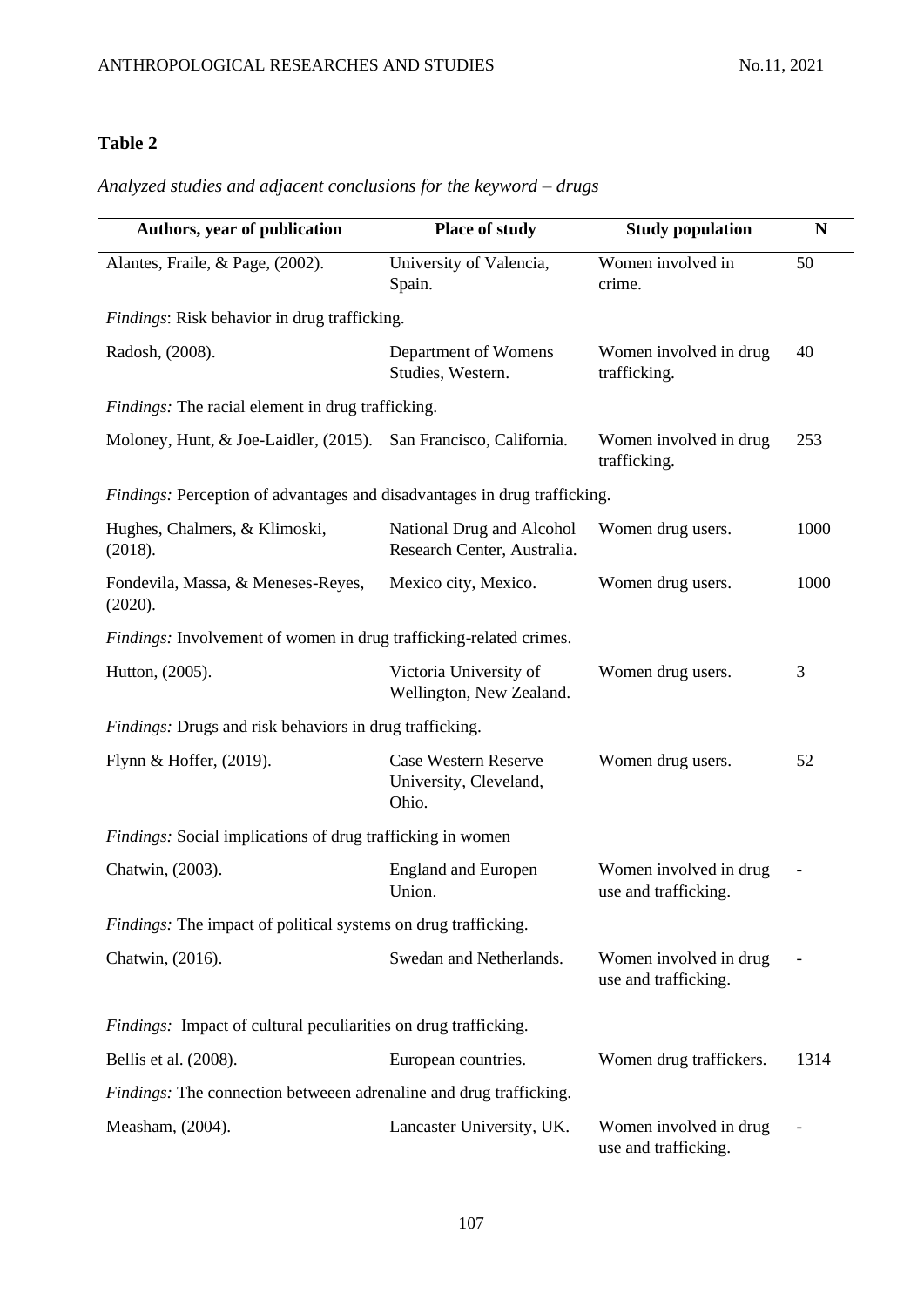| Authors, year of publication                                              | Place of study      | <b>Study population</b>                        | N          |
|---------------------------------------------------------------------------|---------------------|------------------------------------------------|------------|
| Findings: The impact of nightclubs in the phenomenon of drug trafficking. |                     |                                                |            |
| Nucu, (2018).                                                             | Romania.            | Women involved in drug<br>use and trafficking. |            |
| <i>Findings:</i> Effects of geographical positioning in drug trafficking. |                     |                                                |            |
| Tical, (2019).                                                            | Romania.            | Women involved in drug<br>use and trafficking. |            |
| Findings: Economic motivation in drug trafficking.                        |                     |                                                |            |
| Giommoni, Aziani, & Berlusconi,<br>(2017).                                | Italy.              | Women involved in drug<br>use and trafficking. | 50         |
| Findings: The connection between social proximity and drug trafficking.   |                     |                                                |            |
| Mounteney, (2016).                                                        | European countries. | Women drug users.                              | 15.000     |
| Findings: The connection between dependent behavior and drug-trafficking. |                     |                                                |            |
| Beaver et al. (2016).                                                     | Saudi Arabia.       | Women drug users.                              | 500        |
| <i>Findings:</i> The role of the entourage in drug use and trafficking    |                     |                                                |            |
| Denoth, Siciliano, Iozzo, Fortunato,<br>& Molinaro, (2011).               | Italy.              | Teenage drug users.                            | 33.<br>185 |
| Findings: The role of the entourage in drug use and trafficking.          |                     |                                                |            |
| Stanciu & Cotruș,                                                         | Romania.            | Teenage drug users.                            |            |
| (2014).                                                                   |                     |                                                |            |
| <i>Findings:</i> The role of social factors in drug use and trafficking.  |                     |                                                |            |
| Baciu, (2018).                                                            | Romania.            | Students.                                      | 30         |
| Findings: Favorite places for drug use.                                   |                     |                                                |            |
| Baciu, (2019).                                                            | Romania.            | Students.                                      | 459        |
| Findings: The influence of the membership group on drug use.              |                     |                                                |            |
| Baciu, (2017).                                                            | Romania.            | Drug users.                                    |            |
| Findings: Informing the company about drug use                            |                     |                                                |            |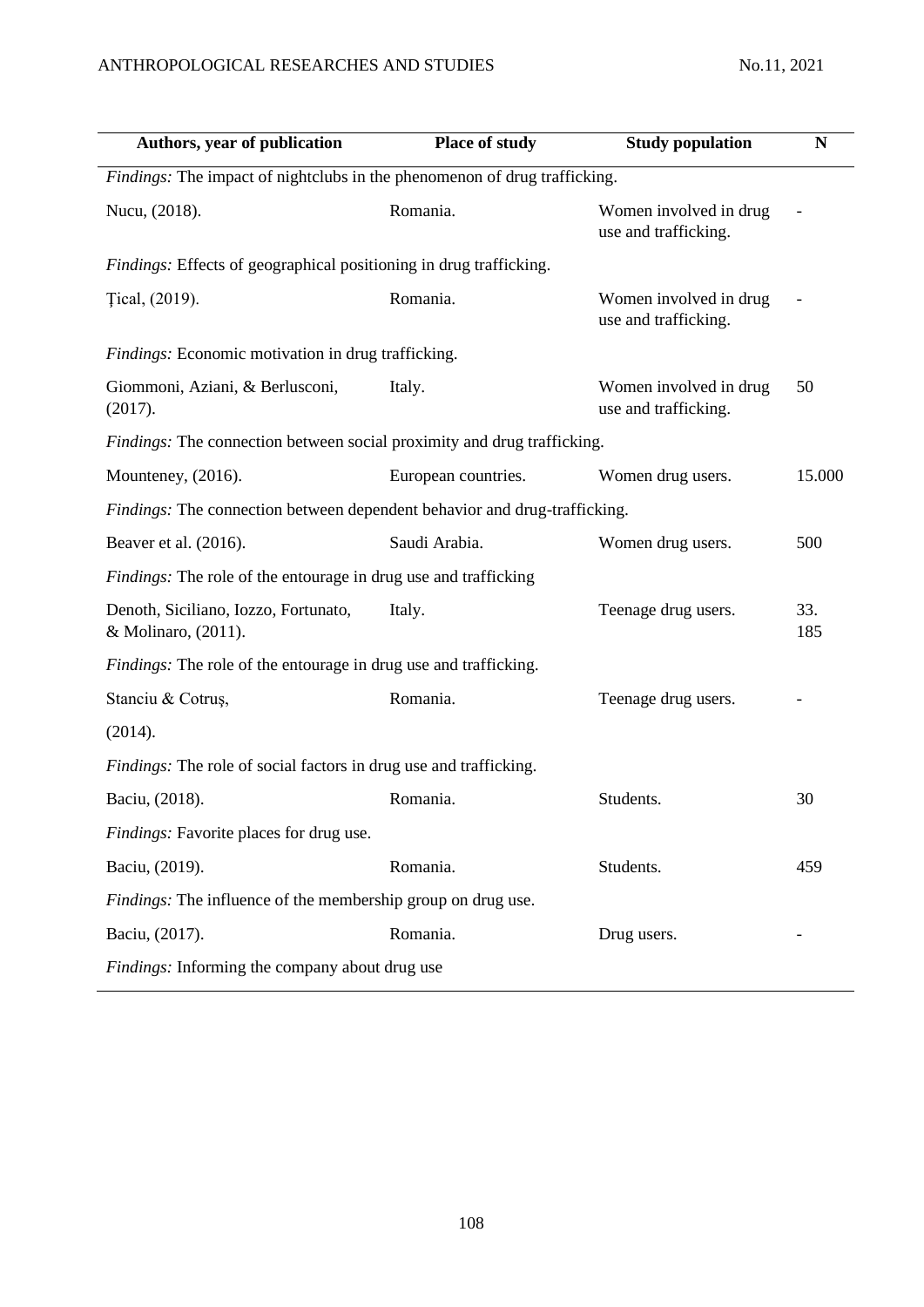*Analyzed studies and adjacent conclusions for the keyword – traffic*

| Authors, year of publication                                                                  | Place of study            | <b>Study population</b>               | N    |
|-----------------------------------------------------------------------------------------------|---------------------------|---------------------------------------|------|
| Johnson & Young, $(2002)$ .                                                                   | United States of America. | Abused women.                         | 5    |
| <i>Findings:</i> The psychological implications of the victim.                                |                           |                                       |      |
| Schemenauer, (2012).                                                                          | Columbia.                 | Women drug traffickers.               | 100  |
| <i>Findings:</i> Confidence in one's own ability to conceal                                   |                           |                                       |      |
| Whitney, (2016).                                                                              | Ecuador.                  | Women drug traffickers.               | 16   |
| <i>Findings:</i> The psychological implications of the victim.                                |                           |                                       |      |
| Jørgenrud et al. (2018).                                                                      | Norway.                   | Women with a history of<br>addiction. | 5031 |
| Findings: Risk behaviors in drug trafficking.                                                 |                           |                                       |      |
| Ludwick, Murphy, & Sales, (2015).                                                             | San Francisco.            | Women drug traffickers.               | 160  |
| <i>Findings:</i> Perception of the advantages and disadvantages of drug trafficking by women. |                           |                                       |      |
| Calafat et al. (2009).                                                                        | European countries.       | Women with a history of<br>addiction. | 1363 |
| Findings: Risk behaviors in drug trafficking.                                                 |                           |                                       |      |
| Dotherte, Jacinto, Sales, & Murphy,<br>(2009).                                                | California.               | Women with a history of<br>addiction. | 80   |
| Findings: The implications of addictive behavior.                                             |                           |                                       |      |

## **Table 4**

*Analyzed studies and adicent conclusions for the keyword – addiction*

| Authors, year of publication                               | <b>Place of study</b> | <b>Study population</b>                  | N  |
|------------------------------------------------------------|-----------------------|------------------------------------------|----|
| Grace, $(2017)$ .                                          | England.              | Women who committed<br>drug trafficking. | 89 |
| Findings: Addiction - survival strategy.                   |                       |                                          |    |
| Robbins, Martin, & Surratt, (2009).                        | U.S.A.                | Women drug users.                        | 50 |
| <i>Findings:</i> Intervention - measure to prevent relapse |                       |                                          |    |
| Bui & Morash, (2010).                                      | U.S.A.                | Incarcerated women.                      | 20 |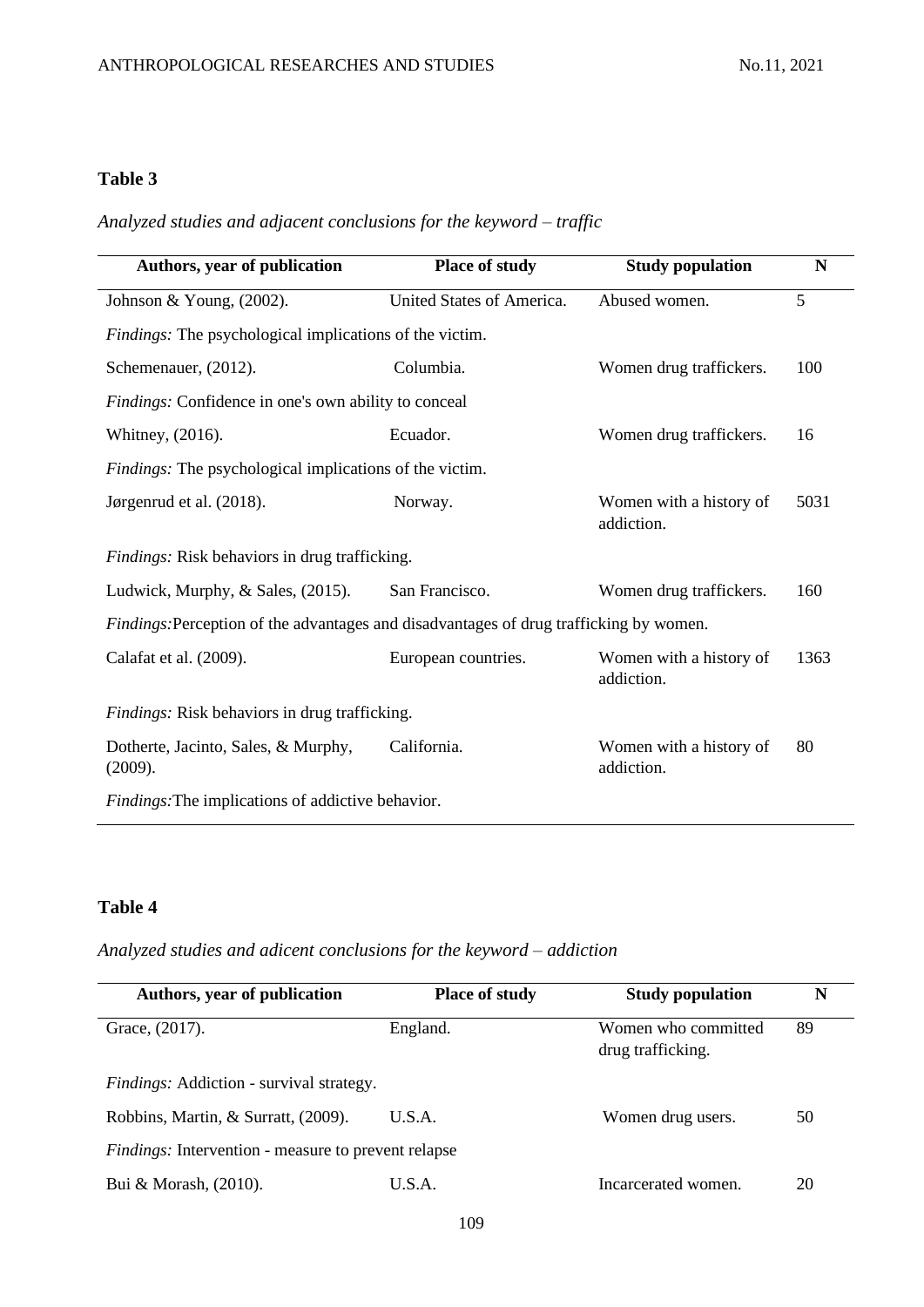| Authors, year of publication                                                                                       | <b>Place of study</b> | <b>Study population</b>                                   | N   |
|--------------------------------------------------------------------------------------------------------------------|-----------------------|-----------------------------------------------------------|-----|
| Findings: Involvement of the probation service in the return process.                                              |                       |                                                           |     |
| Sánchez, Fearn, & Vaughn, (2018).                                                                                  | Spain.                | Women with a history of<br>addiction.                     | 100 |
| <i>Findings:</i> The use of substances in prison can be a barrier to the rehabilitation objectives of these women. |                       |                                                           |     |
| Wexler, Cuadrado, & Stevens,<br>(1998).                                                                            | South Florida.        | Women with a history of<br>addiction.                     | 83  |
| <i>Findings:</i> The presence of psychological disorders in addictive behavior.                                    |                       |                                                           |     |
| Brownstein, Baxi, Goldstein, & Ryan,<br>$(1992)$ .                                                                 | New York.             | Women in communities<br>dealing with drug<br>trafficking. | 414 |
| <i>Findings:</i> Increased risk of suicide.                                                                        |                       |                                                           |     |

# *Analyzed studies and adjacent conclusions for the keyword – relapse*

| Authors, year of publication                                              | Place of study                 | <b>Study population</b> | N   |
|---------------------------------------------------------------------------|--------------------------------|-------------------------|-----|
| Fowler, Dinitto, & Webb, (2005).                                          | U.S.A.                         | Women drug users.       | 51  |
| Findings: Individual intervention in addicted behavior.                   |                                |                         |     |
| Olson, Stalans, & Escobar, (2016).                                        | Loyola University,<br>Chicago. | Incarcerated women.     | 60  |
| Findings: Risk factors for relapse.                                       |                                |                         |     |
| Bergseth, Jens, Bergeron-Vigesaa,                                         | Chicago.                       | Incarcerated women.     |     |
| & McDonald, (2011).                                                       |                                |                         |     |
| Holtfreter & Morash, (2003).                                              | U.S.A.                         | Incarcerated women.     | 402 |
| <i>Findings:</i> Means to stop recidivism in drug use and trafficking.    |                                |                         |     |
| Dandnord & Griffiths, (2006).                                             | New York.                      | Convicted people.       |     |
| Dignan, (2004).                                                           | Glasgow.                       | Convicted people.       |     |
| Szabo, (2010).                                                            | Romania.                       | Convicted people.       |     |
| Braithwaite, (2002).                                                      | England.                       | Convicted people.       |     |
| Findings: The importance of the political system at the level of society. |                                |                         |     |
| Oancea & Micle, (2015).                                                   | Romania.                       | Convicted people.       |     |
| <i>Findings</i> : The importance of dealing with antisocial attitudes.    |                                |                         |     |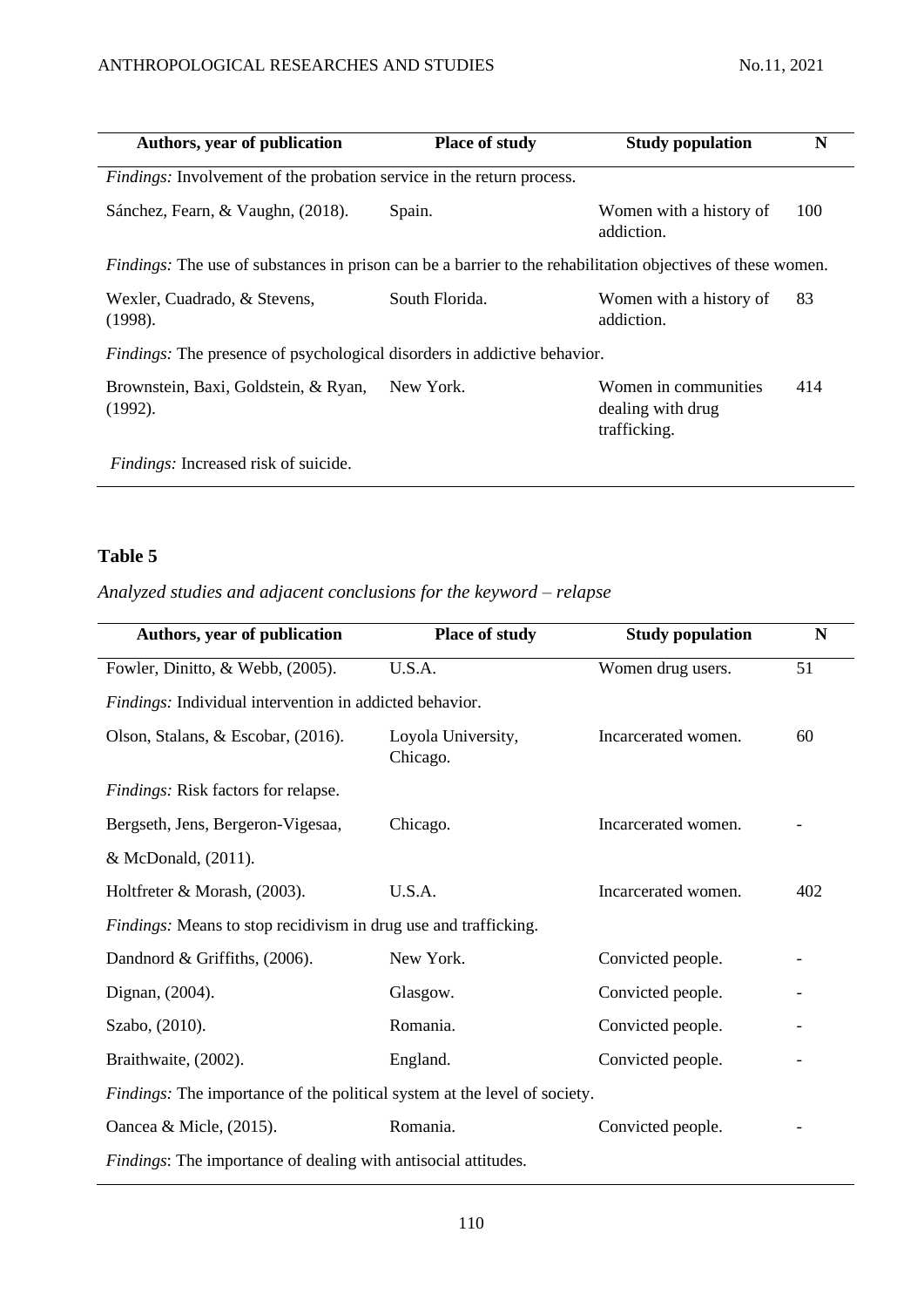| Authors, year of publication                                            | <b>Place of study</b> | <b>Study population</b> | N   |
|-------------------------------------------------------------------------|-----------------------|-------------------------|-----|
| Taylor, (2015).                                                         | Philadelphia, U.S.A.  | Incarcerated women.     | 40  |
| <i>Findings:</i> Influence of the support environment by gender.        |                       |                         |     |
| Micle, Oancea, Saucan, &<br>Dragomirescu, (2013).                       | Romania.              | Convicted persons.      | 100 |
| <i>Findings:</i> Inability of subjects to select important information. |                       |                         |     |

#### **Acknowledgements**

This study is part of the doctoral research project entitled "Dimensions of personality, emotions and cognitions in people deprived of freedom", carried out at the School of Advanced Studies of the Romanian Academy, "Constantin Rădulescu-Motru" Institute of Philosophy and Psychology, Department of Psychology, Romanian Academy, Bucharest, Romania.

#### **References**

- 1. Al-Abdallat, I. M., Al Ali, R., Hudaib, A. A., Salameh, G. A., Salameh, R. J., & Idhair, A. K. (2016). The prevalence of alcohol and psychotropic drugs in fatalities of road-traffic accidents in Jordan during 2008–2014. *Journal of forensic and legal medicine*, *39*, 130-134. <https://doi.org/10.1016/j.jflm.2016.01.018>
- 2. Alantes, C. R., Fraile, J. S., & Page, J. B. (2002). Drug-using sex workers in the streets of valencia: Risk in context. *Journal of Athonites in Substance Abuse*, *1*(4), 1-2. [https://doi.org/10.1300/J233v01n04\\_01](https://doi.org/10.1300/J233v01n04_01)
- 3. Atzendorf, J., Rauschert, C., Seitz, N. N., Lochhühler, K., & Kraus, L. (2019). The Use of Alcohol, Tobacco, Illegal Drugs and Medicines: An Estimate of Consumption and Substance-Related Disorders in Germany. *Deutsches Ärzteblatt International*, *116*(35-36), 577. doi: [10.3238/arztebl.2019.0577](https://dx.doi.org/10.3238%2Farztebl.2019.0577)
- 4. Baciu, A. (2018). [Illegal drug use: Ana](https://scindeks.ceon.rs/article.aspx?query=ISSID%26and%2614210&page=7&sort=8&stype=0&backurl=%2fissue.aspx%3fissue%3d14210%26lang%3den&lang=en)nthropological drug phenomenon. *Glasnik Anthropološkog društva Srbije [Journal of the Anthropological Society of Serbia]*, *53,* 61-69. [two:10.5937/gads53-17746 ,](https://doi.org/10.5937/gads53-17746)<https://scindeks.ceon.rs/issue.aspx?issue=14210&lang=en>
- 5. Baciu, A. (2019). Aspects regarding the influence of the family and the social peer group on drug use in a lot of pupils and students from Bucharest. *Anthropological Researches and Studies, 9,* 153-160. http://doi.org/10.26758/9.1.15
- 6. Baciu, A. B. (2017). Drug Use A Medical, Anthropological and Psychosocial Phenomenon. Aachen, Germany: Shaker Verlag.
- 7. Beaver, K. M., Al-Ghamdi, M. S., Kobeisy, A. N., Alqurashi, F. H., Schwartz, J. A., Connolly, E. J., & Gajos, J. M. (2016). The effects of low self-control and dilenn peers on alcohol, tobacco, and drug use in a sample of Saudi Arabian youth. *International journal of offer therapy and comparative criminology*, *60*(13), 1569-1587. [https://doi.org/10.1177/0306624X15583670](https://doi.org/10.1177%2F0306624X15583670)
- 8. Bellis, M. A., Hughes, K., Calafat, A., Juan, M., Ramon, A., Rodriguez, & Phillips-Howard, P. (2008). Sexual use of alcohol and drugs and the associated health risks: a cross sectional study of young people in nine European cities. *BMC public health*, *8*(1), 155. <https://doi.org/10.1186/1471-2458-8-155>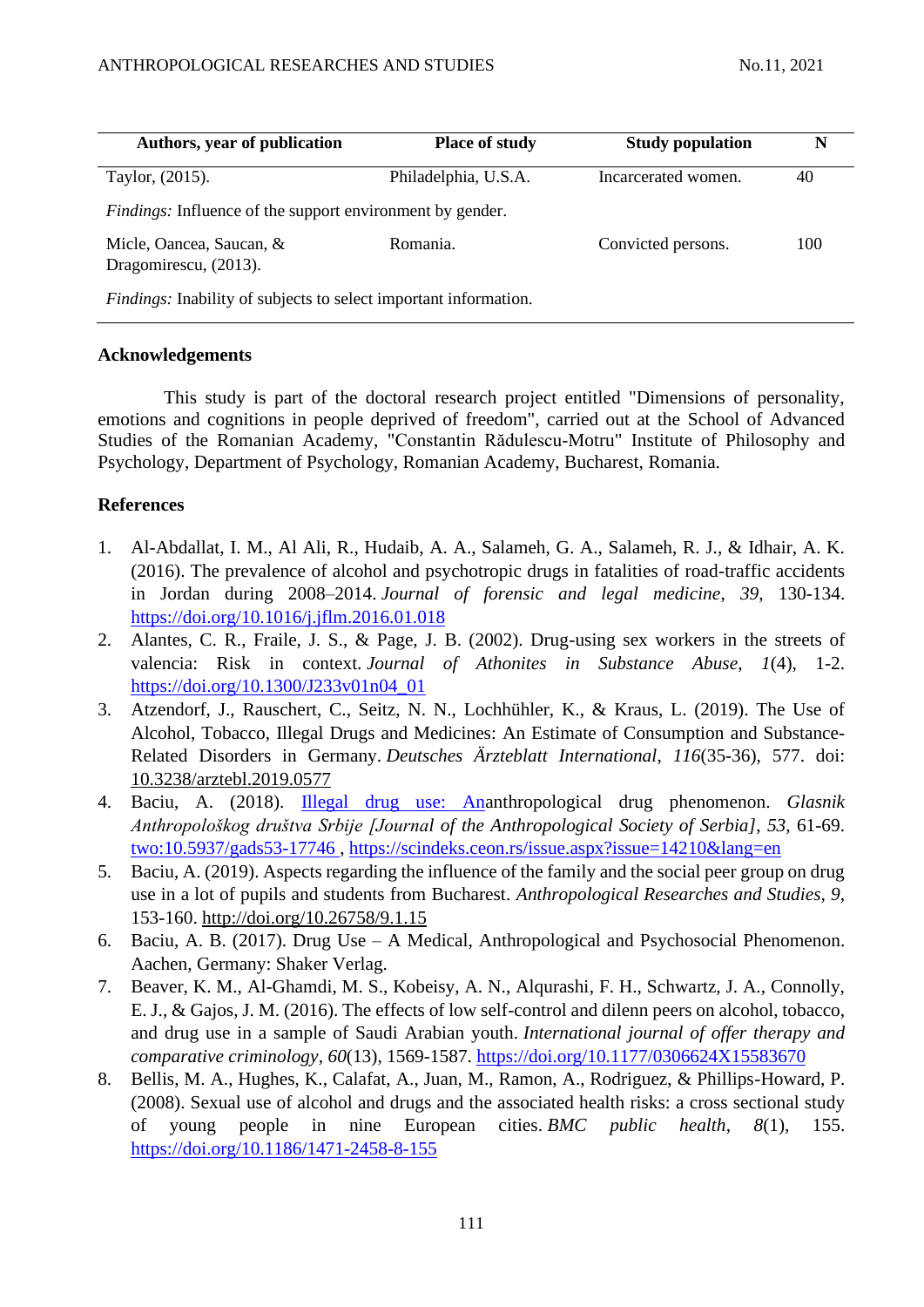- 9. Bergman, M. (2018). The Use of Illegal Drugs in Latin America: A Brief Introduction. In *Illegal Drugs, Drug Trafficking and Violence in Latin America.* Springer. [https://doi.org/10.1007/978-](https://doi.org/10.1007/978-3-319-73153-7_) [3-319-73153-7\\_](https://doi.org/10.1007/978-3-319-73153-7_)
- 10. Bergseth, K. J., Jens, K. R., Bergeron-Vigesaa, L., & McDonald, T. D. (2011). Assassining the needs of women recently released from prison. *Women & Criminal Justice*, *21*(2), 100-122. <https://doi.org/10.1080/08974454.2011.558799>
- 11. Braithwaite, J. (2002) Restorative Justice & Responsive Regulation. New York: Oxford University Press.
- 12. Bränström, R., & Andréasson, S. (2008). Regional differences in alcohol consumption, alcohol addiction and drug use among swedish adults. *Scandinavian journal of public health*, *36*(5), 493- 503. [https://doi.org/10.1177/1403494807087557](https://doi.org/10.1177%2F1403494807087557)
- 13. Brownstein, H. H., Baxi, H. R. S., Goldstein, P. J., & Ryan, P. J. (1992). The relationship of drugs, drug trafficking, and drug trafficers to homicide. *Journal of Crime and Justice*, *15*(1), 25- 44. <https://doi.org/10.1080/0735648X.1992.9721451>
- 14. Bui, H. N., & Morash, M. (2010). The impact of network relationships, prison experiences, and internal transformation on women's success after prison release. *Journal of Offerer Rehabilitation*, *49*(1), 1-22.<https://doi.org/10.1080/10509670903435381>
- 15. Buvik, K., Bye, E. K., & Gripenberg, J. (2019). Alcohol and drug use among staff at licensed premises in Norway. *Scandinavian journal of public health*, *47*(4), 393-399. [https://doi.org/10.1177/1403494818761417](https://doi.org/10.1177%2F1403494818761417)
- 16. Calafat, A., Blay, N., Juan, M., Adrover, D., Bellis, M. A., Hughes, K., ... & Bohrn, K. (2009). Traffic risk behaviors at nightlife: drinking, taking drugs, driving, and use of public transport by young people. *Traffic injury prevention*, *10*(2), 162-169. <https://doi.org/10.1080/15389580802597054>
- 17. Carfora, A., Campobasso, C. P., Cassandro, P., Petrella, R., & Borriello, R. (2018). Alcohol and drugs use among drivers injured in road accidents in Campania (Italy): A 8-years retrospective analysis. *Forensic science international*, *288*, 291-296. <https://doi.org/10.1016/j.forsciint.2018.05.003>
- 18. Chatwin, C. (2003). Drug policy developments within the European Union. The destabilising effects of Dutch and Swedish Drug Policies. *British Journal of Criminology*, *43*(3), 567-582. <https://doi.org/10.1093/bjc/43.3.567>
- 19. Chatwin, C. (2016). Mixed messages from Europe on drug policy reform: The houses of Sweden and the Netherlands. *Journal of Drug Policy Analysis*, *11*(1). [https://doi.org/10.1515/jdpa-2015-](https://doi.org/10.1515/jdpa-2015-0009) [0009](https://doi.org/10.1515/jdpa-2015-0009)
- 20. Costa, N., Silva, R., Mendonça, M. C., Real, F. C., Vieira, D. N., & Teixeira, H. M. (2012). Prevalence of ethanol and illegal drugs in road traffic accidents in the centre of Portugal: An eighteen-year update. *Forensic science international*, *216*(1-3), 37-43. <https://doi.org/10.1016/j.forsciint.2011.08.013>
- 21. Dandnord, Y., & Griffiths, C. T. (2006). *Handbook on restorative justice programs.* New York: United Nations Publications. Retrieved January 09, 2021 from <https://www.ncjrs.gov/App/abstractdb/AbstractDBDetails.aspx?id=238708>
- 22. Denoth, F., Siciliano, V., Iozzo, P., Fortunato, L., & Molinaro, S. (2011). The association between overweight and illegal drug consumption in adolescents: is there an underlying influence of the sociocultural environment?. *PloS one*, *6*(11). <https://doi.org/10.1371/journal.pone.0027358>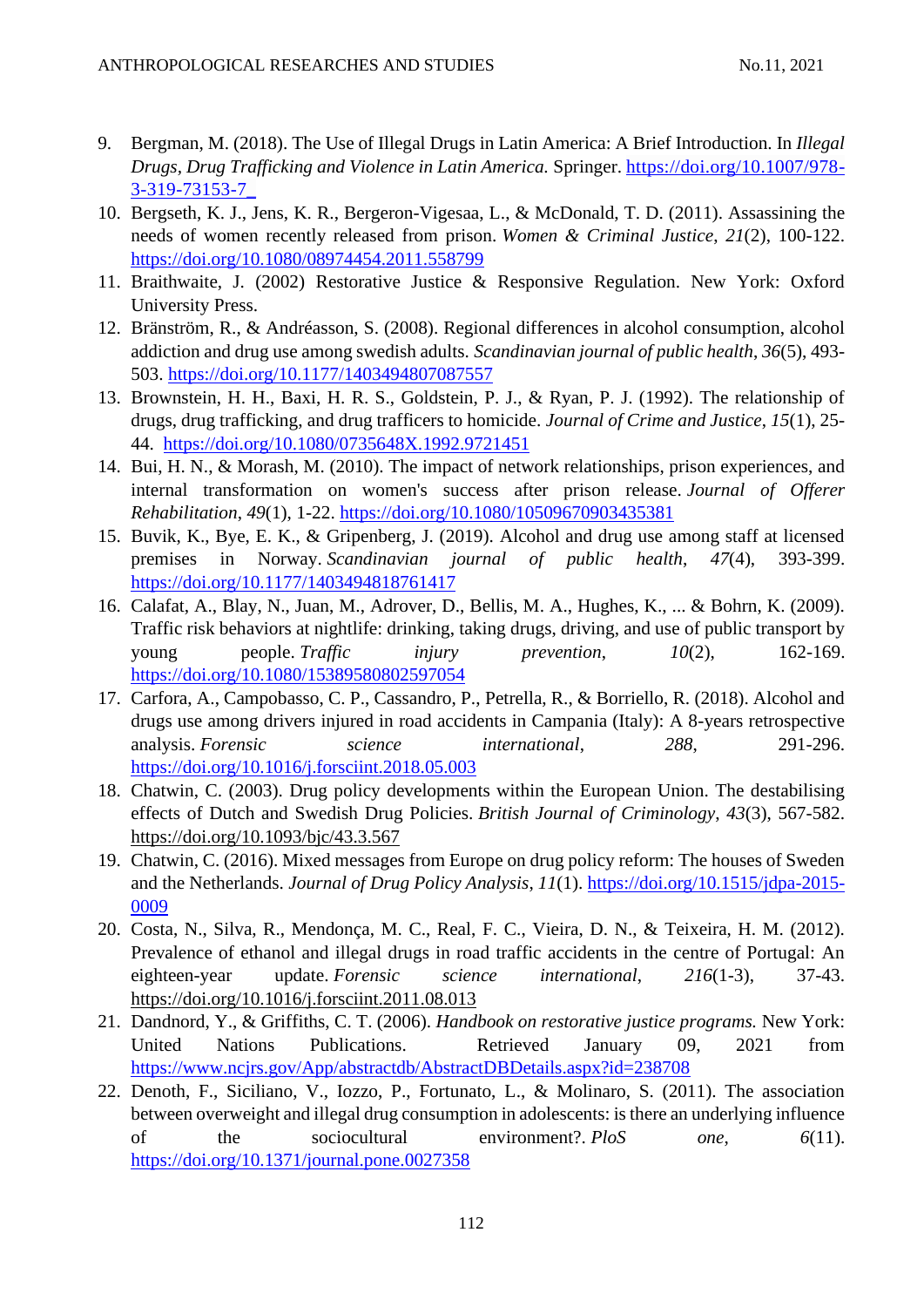- 23. Dignan, J. (2004). *Understanding victims and restorative justice.* McGraw-Hill Education. Glasgow: Open University Press.
- 24. Dodge, M., & Pogrebin, M. R. (2001). Collateral costs of printing for women: Complications of reintegration. *The Prison Journal*, *81*(1), 42-54. [https://doi.org/10.1177/0032885501081001004](https://doi.org/10.1177%2F0032885501081001004)
- 25. Dotherte, M., Jacinto, C., Sales, P., & Murphy, S. (2009). What's in a label? Ecstasy sellers' perceptions of pill brands. *Journal of psychoactive drugs*, *41*(1), 27-37. <https://doi.org/10.1080/02791072.2009.10400672>
- 26. Drummer, O. H., Gerostamosulos, J., Batziris, H., Chu, M., Caplehorn, J. R., Robertson, M. D., & Swann, P. (2003). The incidence of drugs in drivers killed in Australian road traffic crashes. *Forensic science international*, *134*(2-3), 154-162. [https://doi.org/10.1016/S0379-](https://doi.org/10.1016/S0379-0738(03)00134-8) [0738\(03\)00134-8](https://doi.org/10.1016/S0379-0738(03)00134-8)
- 27. Faupel, C. E. (1987). Heroin use and killer careers. *Qualitative Sociology*, *10*(2), 115-131. <https://doi.org/10.1007/BF00988524>
- 28. Faupel, C. E. (2010). Heroin use, street crime, and the "main hustle": Implications for the validity of official crime data. *Deviant Behavior*, *7*(1), 31-45. <https://doi.org/10.1080/01639625.1986.9967693>
- 29. Flynn, K. C., & Hoffer, L. D. (2019). Transitioning illegally drug preferences and emerging user identities in Ohio: the proliferation of methamphetamine use among African Americans. *Journal of ethinity in substance abuse*, *18*(1), 67-88.<https://doi.org/10.1080/15332640.2017.1325809>
- 30. Fondevila, G., Massa, R., & Meneses-Reyes, R. (2020). War on Drugs, War on Women: Visualizing Female Homicide in Mexico. *Women & Criminal Justice*, *30*(2), 147-154. <https://doi.org/10.1080/08974454.2019.1653812>
- 31. Fowler, D. N., Dinitto, D. M., & Webb, D. K. (2005). Racial/Ethnic differences in dual diagnosed Anglo and ethnic minority women receiving chemical addiction treatment. *Journal of Athonites in Substance Abuse*, *3*(3), 1-16. [https://doi.org/10.1300/J233v03n03\\_01](https://doi.org/10.1300/J233v03n03_01)
- 32. Gilfus, M. E. (1993). From victims to survivors to offerers: Women's routes of entry and immersion into street crime. *Women & Criminal Justice*, *4*(1), 63-89. [https://doi.org/10.1300/J012v04n01\\_04](https://doi.org/10.1300/J012v04n01_04)
- 33. Giommoni, L., Aziani, A., & Berlusconi, G. (2017). How do Ilicit drugs move across countries? A network analysis of the heroin supply to Europe. *Journal of Drug Issues*, *47*(2), 217-240. [https://doi.org/10.1177/0022042616682426](https://doi.org/10.1177%2F0022042616682426)
- 34. Grace, S. (2017). Effective interventions for drug using women offerers: a narrative literature review. *Journal of Substance Use*, *22*(6), 664-671. <https://doi.org/10.1080/14659891.2017.1278624>
- 35. Haselschwerdt, M. L., Maddox, L., & Hlavaty, K. (2020). Young adult women's perceptions of their maritally violent fathers. *Family relations, 69*(2), 335-350. <https://doi.org/10.1080/14659891.2017.1278624>
- 36. Holtfreter, K., & Morash, M. (2003). The needs of women offerers. *Women & Criminal Justice*, *14*(2-3), 137-160. [https://doi.org/10.1300/J012v14n02\\_07](https://doi.org/10.1300/J012v14n02_07)
- 37. Hughes, C. E., Chalmers, J., & Klimoski, M. (2018). Assassining concordance between trends in high-level drug trafficking and other serious and organized crimes in Australia, 2005–2006 to 2014–2015. *Drugs: Education, Prevention and Policy*, *25*(3), 217-233. <https://doi.org/10.1080/09687637.2017.1358357>
- 38. Hutton, F. (2005). Risky business: Gender, drug dealing and risk. *Addiction Research & Theory*, *13*(6), 545-554. <https://doi.org/10.1080/16066350500338237>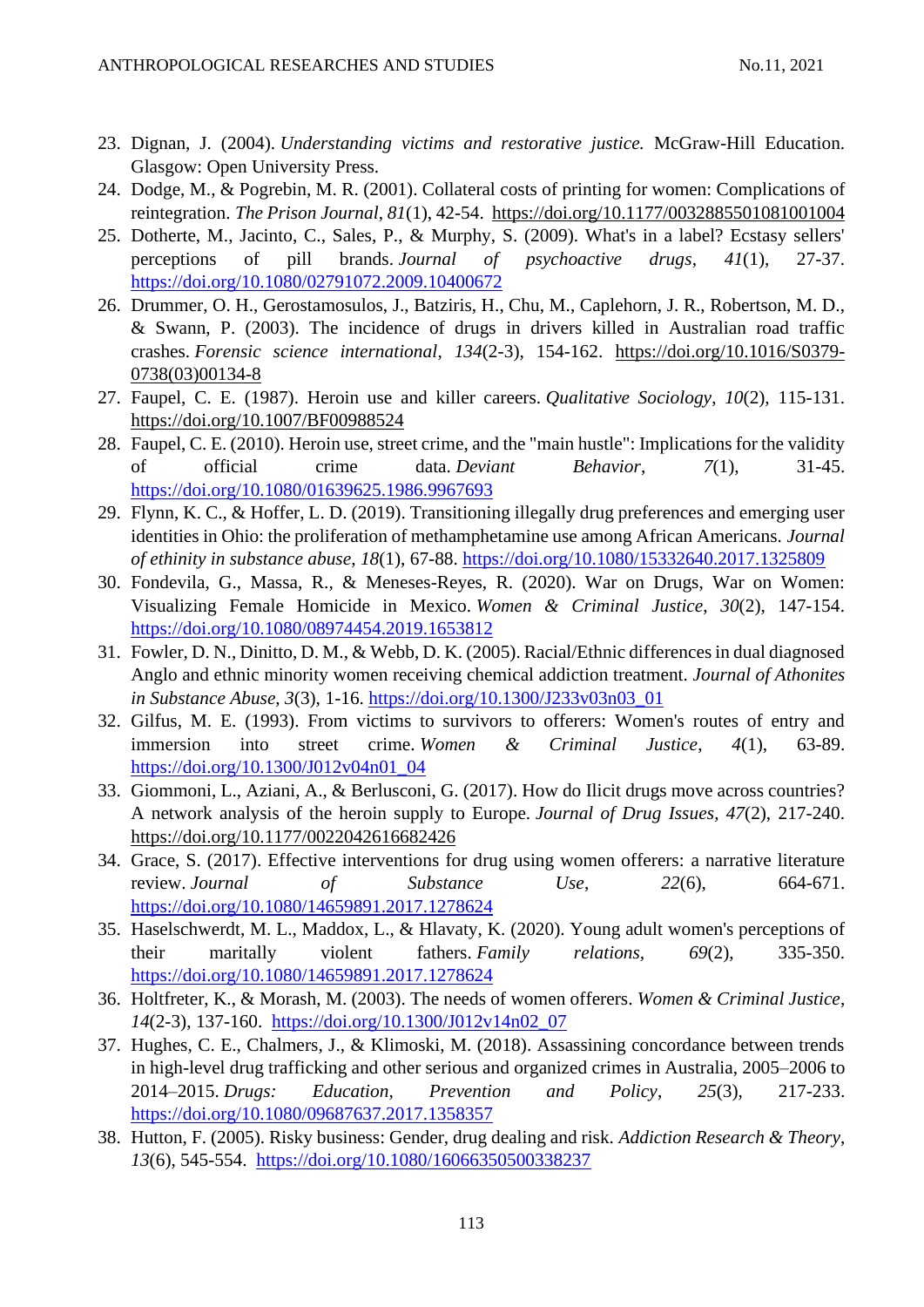- 39. Iwamoto, D., Liu, W. M., & McCoy, T. E. (2011). An exploratory model of substance use among Asian American women: The role of depression, coping, peer use and Asian values. *Journal of ethinity in substance abuse*, *10*(4), 295-315.<https://doi.org/10.1080/15332640.2011.623494>
- 40. James, J., Gosho, C., & Wohl, R. W. (1979). The relationship between female criminals and drug use. *International Journal of the Addictions*, *14*(2), 215-229. <https://doi.org/10.3109/10826087909060367>
- 41. Johnson, H. D., & Young, D. S. (2002). Addiction, abuse, and family relationships: Childhood experiences of five incarcerated African American women. *Journal of Athonites in Substance Abuse*, *1*(4), 29-47. [https://doi.org/10.1300/J233v01n04\\_02](https://doi.org/10.1300/J233v01n04_02)
- 42. Jørgenrud, B., Bogstrand, S. T., Furuhaugen, H., Jamt, R. E., Vendenes, V., & Gjerde, H. (2018). Association between speeding and use of alcohol and medicinal drugs and involvement in road traffic crashes among motor vehicle drivers. *Traffic injury prevention, 19*(8), 779-785. <https://doi.org/10.1080/15389588.2018.1518577>
- 43. Kartashev, V., Döring, M., Nieto, L., Colette, E., Kaiser, R., Sierra, S., ... & Nevens, F. (2016). New findings in HCV genotype distribution in selected West European, Russian and Israeli regions. *Journal of Clinical Virology*, *81*, 82-89.<https://doi.org/10.1016/j.jcv.2016.05.010>
- 44. Kensy, J., Stengal, C., Nouvier, M., & Birgin, R. (2012). Drug policy and women: Addressing the negative consequences of harmful drug control. *International Drug Policy Consortium*, *3*(2), 323-334. [http://dx.doi.org/10.2139/ssrn.2186004](https://dx.doi.org/10.2139/ssrn.2186004)
- 45. Ludwick, M. D., Murphy, S., & Sales, P. (2015). Savvy sellers: dealing drugs, doing gender, and doing difference. *Substance use & misuse*, *50*(6), 708-720. <https://doi.org/10.3109/10826084.2015.978640>
- 46. Marsh, W. (2016). Drug mules: women in the international cocaine trade. *Journal of Criminal Justice Education, 28*(1), 159-153.<https://doi.org/10.1080/10511253.2016.1161885>
- 47. Measham, F. (2004). Play space: Historical and socio-cultural reflections on drugs, licensed leisure locations, commercialisation and control. *International Journal of Drug Policy*, *15*(5-6), 337-345. <https://doi.org/10.1016/j.drugpo.2004.08.002>
- 48. Micle M. I., Oancea G., Saucan D. Ş., & Dragomirescu S. (2013). Factori asociaţi recidivei în cazul persoanelor condamnate. *Philosophical-Psychological Research*, *1*, 119 – 130. [Factors associated with recidivism in the case of convicted persons]*.* Retrieved January 09, 2021 from [http://www.research.institutuldephilosophy.ro/e107\\_files/downloads](http://www.research.institutuldephilosophy.ro/e107_files/downloads%20/Archive%20C.F.P./Research%20filologicopsychological%20anul%20V%20nr.%201%20%5b2013%5d.pdf)  [/Archive%20C.F.P./Research%20filologicopsychological%20anul%20V%20nr.%201%20\[201](http://www.research.institutuldephilosophy.ro/e107_files/downloads%20/Archive%20C.F.P./Research%20filologicopsychological%20anul%20V%20nr.%201%20%5b2013%5d.pdf) [3\].pdf](http://www.research.institutuldephilosophy.ro/e107_files/downloads%20/Archive%20C.F.P./Research%20filologicopsychological%20anul%20V%20nr.%201%20%5b2013%5d.pdf)
- 49. Moloney, M., Hunt, G., & Joe-Laidler, K. (2015). Drug sales, gender, and risk: Notions of risk from the perspective of gang-involved young adults. *Substance use & misuse*, *50*(6), 721-732. <https://doi.org/10.3109/10826084.2015.978642>
- 50. Montanari, L., Guarita, B., Mounteney, J., Zipfel, N., & Simon, R. (2017). Cannabis use among people entering drug treatment in Europe: a growing phenomenon?. *European Addiction Research*, *23*(3), 113-121. Retrieved November 23, 2020 from <https://www.karger.com/Article/PDF/475810>
- 51. Mounteney, J., Griffiths, P., Sedefov, R., Noor, A., Vicente, J., & Simon, R. (2016). The drug situation in Europe: an overview of data available on illegal drugs and new psychoactive substances from European monitoring in 2015. *Addiction*, *111*(1), 34-48. <https://doi.org/10.1111/add.13056>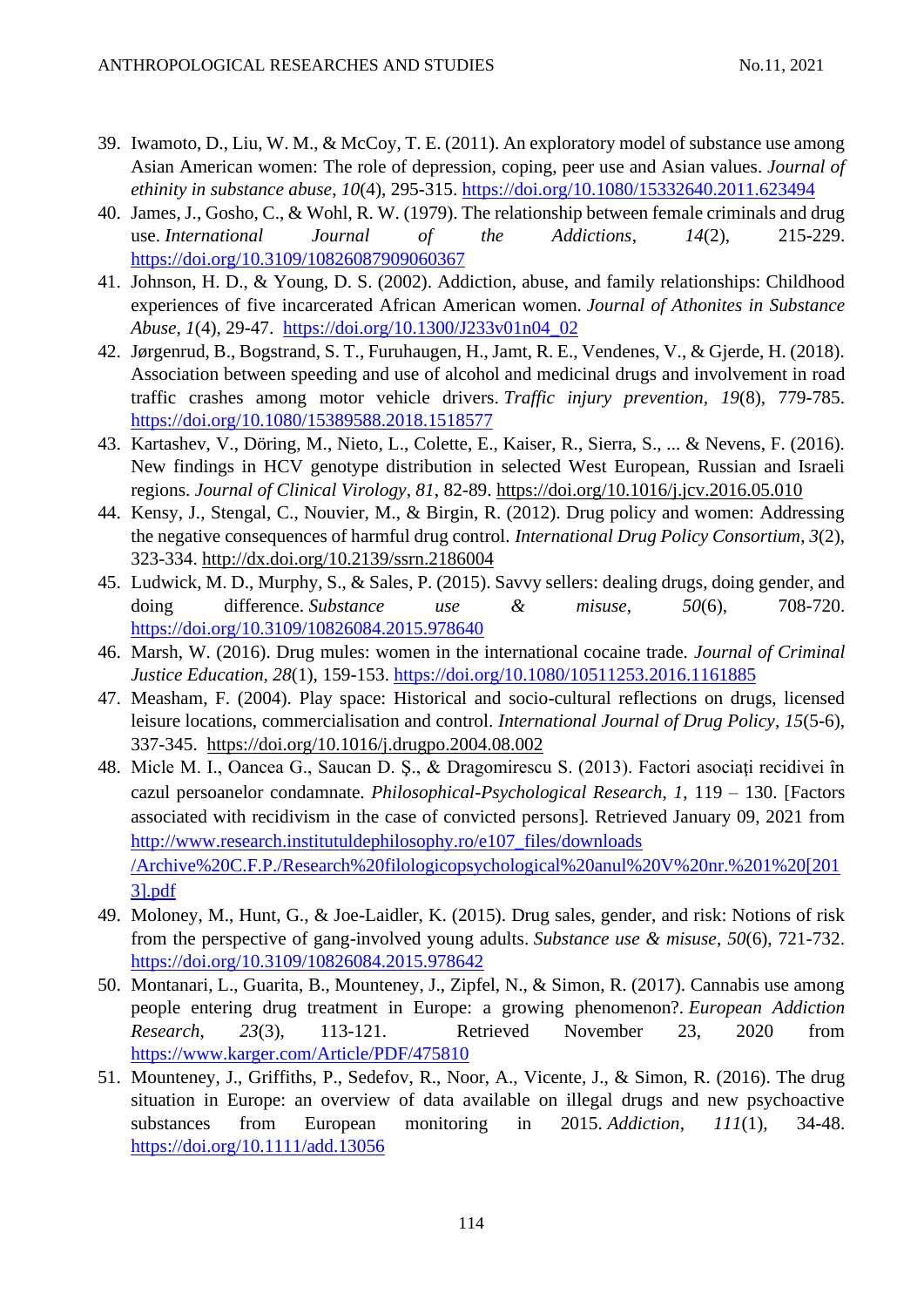- 52. Murphy, B. S., Stevens, S. J., McGrath, R. A., Wexler, H. K., & Reardon, D. (1998). Women and violence: A different look. *Drugs & Society*, *13*(1-2), 131-144. [https://doi.org/10.1300/J023v13n01\\_08](https://doi.org/10.1300/J023v13n01_08)
- 53. Nucu, M. (2018). Brigade for Combating Organized Crime Constanta, Romania International institutions trained in preventing and combating illicit drug trafficking. *Cross-border and transnational crime, 13(2)* 148-153. Retrieved November 11, 2020 from [https://ibn.idsi.md/ro/vizualizare\\_articol/92023](https://ibn.idsi.md/ro/vizualizare_articol/92023)
- 54. Oancea, G., Micle, M. I. (2015). New approaches in criminal law on psychosocial rehabilitation of offenders, *Journal of Psychology*, *61*(4), 308-316. Retrieved January 09, 2021 from [http://www.revistadepsihologie.ipsihologie.ro/images/revista](http://www.revistadepsihologie.ipsihologie.ro/images/revista%20_de_psihologie/2015_4/Rev_Psihol_4_2015.pdf#page=70)  de\_psihologie/2015\_4/Rev\_Psihol\_4\_2015.pdf#page=70
- 55. Olson, D. E., Stalans, L. J., & Escobar, G. (2016). Comparing male and female prison releases across risks and postprison recidivism. *Women & Criminal Justice*, *26*(2), 122-144. [doi:10.1080/08974454.2015.1083930](https://www.tandfonline.com/doi/abs/10.1080/08974454.2015.1083930)
- 56. Radosh, P. F. (2008). War on drugs: Gender and race inequities in crime control strategies. *Criminal Justice Studies*, 21(2), 167-178. <https://doi.org/10.1080/14786010802159830>
- 57. Ritchie, A. J. (2017). *Invisible no more: Police violence against Black women and women of color.* Boston: Beacon press.<https://doi.org/10.1080/10439463.2019.1650746>
- 58. Robbins, C. A., Martin, S. S., & Surratt, H. L. (2009). Substance abuse treatment, anticipated maternal roles, and reentry successes of drug-involved women prisoners. *Crime & Delinquency*, *55*(3), 388-411. [https://doi.org/10.1177/0011128707306688](https://doi.org/10.1177%2F0011128707306688)
- 59. Sánchez, F. C., Fearn, N., & Vaughn, M. G. (2018). Prevalence and correlations of in-prison substance use among incarcerated women in Spain. *Journal of ethinity in substance abuse*, *17*(3), 356-374. <https://doi.org/10.1080/15332640.2016.1255579>
- 60. Schemenauer, E. (2012). Victims and vamps, madonnas and whores: the construction of female drug couriers and the practices of the US Security State. *International Feminist Journal of Politics*, *14*(1), 83-102. <https://doi.org/10.1080/14616742.2011.631277>
- 61. Stanciu, C., & Cotruş, A. (2014). Psychological and social factors involved in drug use in adolescents. *Journal of Neurology and Psychiatry of The Child and Adolescent in Romania– March*, *17*(1), 21. Retrieved November 14, 2020 from [http://snpcar.ro/wp](http://snpcar.ro/wp-content/uploads/2018/08/pdf52.pdf)[content/uploads/2018/08/pdf52.pdf](http://snpcar.ro/wp-content/uploads/2018/08/pdf52.pdf)
- 62. Stevens, S. J., Andrade, R. A., & Ruiz, B. S. (2009). Women and substance abuse: Gender, age, and cultural considerations. *Journal of Athonites in Substance Abuse*, *8*(3), 341-358. <https://doi.org/10.1080/15332640903110542>
- 63. Szabo, A. (2010). De la justiţia restaurativă la practicile restaurative: aplicabilitate în domeniul asistentei sociale. *Social Assistance Magazine*, *1*, 125-147. [From restorative justice to restorative practices: applicability in the field of social assistance] Retrieved December 12, 2020 from <https://www.ceeol.com/search/article-detail?id=64336>
- 64. Taylor, C. J. (2015). Gendered paths to recidivism: Differential effects of family support by gender. *Women & Criminal Justice*, *25*(3), 169-183. <https://doi.org/10.1080/08974454.2014.989305>
- 65. Ţical, G. (2019). Trends of Cocaine Trafficking at the Level of Romania. *Journal of the Academy of Sciences of National Security, 13(1)*. Retrieved November 28, 2020 from [https://papers.ssrn.com/sol3/papers.cfm?abstract\\_id=3430293](https://papers.ssrn.com/sol3/papers.cfm?abstract_id=3430293)